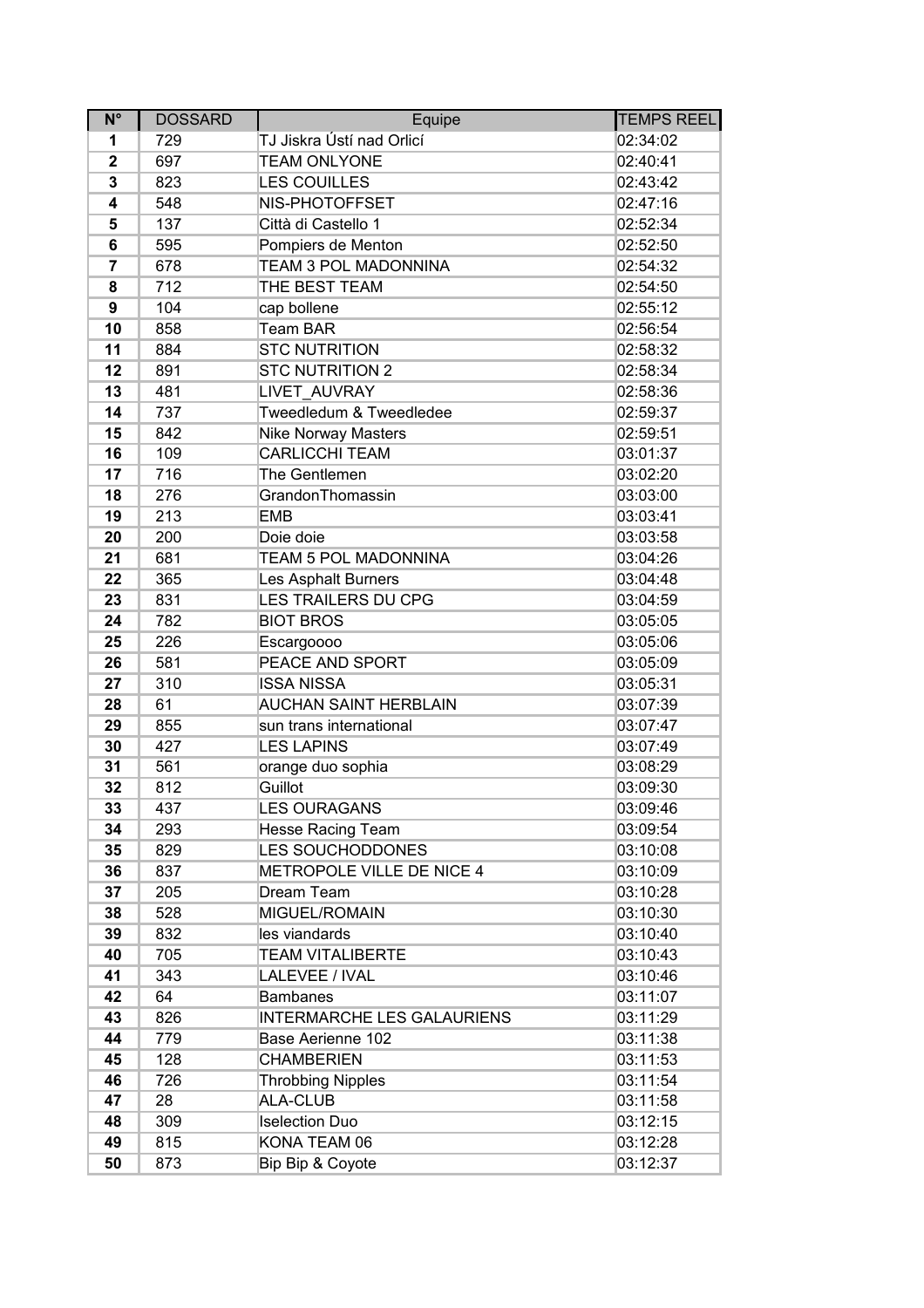| 51  | 413 | Les Frères Bigonneau          | 03:12:41 |
|-----|-----|-------------------------------|----------|
| 52  | 663 | Spud Powah!                   | 03:12:43 |
| 53  | 693 | Team Luberon                  | 03:13:06 |
| 54  | 99  | CA PUGET VILLE                | 03:13:30 |
| 55  | 605 | remy et pierre                | 03:14:27 |
| 56  | 611 | Riviera Tri Club              | 03:14:40 |
| 57  | 667 | Strongspirit                  | 03:14:43 |
| 58  | 60  | <b>ATOS ATHLETIC CLUB</b>     | 03:14:43 |
| 59  | 784 | <b>BNI COACHES</b>            | 03:14:52 |
| 60  | 550 | None                          | 03:15:00 |
| 61  | 557 | ONE EIGHTY M TEAM             | 03:15:10 |
| 62  | 202 | <b>DONAMANZO</b>              | 03:15:14 |
| 63  | 827 | les pas si vite               | 03:15:20 |
| 64  | 214 | <b>EMILIE &amp; LAURENT</b>   | 03:15:24 |
| 65  | 798 | <b>DECATHLON GRASSE</b>       | 03:16:48 |
| 66  | 139 | Città di Castello 3           | 03:16:49 |
| 67  | 342 | La Team GSR                   | 03:17:00 |
| 68  | 72  | Ben & Mat                     | 03:17:02 |
| 69  | 266 | GdadAndNat                    | 03:17:21 |
| 70  | 870 | <b>WORMS &amp; LOUISON</b>    | 03:18:03 |
| 71  | 659 | SPEEDYGONZAL'AIX              | 03:18:19 |
| 72  | 566 | <b>OSC Waldniel</b>           | 03:18:26 |
| 73  | 374 | Les bordelais                 | 03:19:01 |
| 74  | 190 | DesespeRaid Team 5            | 03:19:27 |
| 75  | 897 | SP IBM FRANCE NICE LA GAUDE 2 | 03:19:47 |
| 76  | 906 |                               | 03:19:50 |
| 77  | 610 | RIVIERA ATHLE TEAM            | 03:19:50 |
| 78  | 317 | <b>JiPe</b>                   | 03:19:51 |
| 79  | 533 | Mirles team                   | 03:20:07 |
| 80  | 359 | Les Affreux                   | 03:20:14 |
| 81  | 345 | Langberg                      | 03:20:34 |
| 82  | 851 | Santé Militaire               | 03:20:54 |
| 83  | 487 | Lu&Jeff                       | 03:21:19 |
| 84  | 871 | YAARI&METALLAGHI              | 03:21:21 |
| 85  | 597 | Poulets d'Arnold              | 03:21:52 |
| 86  | 274 | Gônes du Sud                  | 03:22:06 |
| 87  | 753 | <b>VILLE DE CANNES 1</b>      | 03:22:07 |
| 88  | 150 | COOL OF THE GANG              | 03:22:16 |
| 89  | 901 |                               | 03:22:21 |
| 90  | 95  | BrTC                          | 03:22:35 |
| 91  | 657 | Space Runners 1               | 03:22:54 |
| 92  | 893 | <b>DECATHLON NICE 6</b>       | 03:23:03 |
| 93  | 600 | RCFA01                        | 03:23:32 |
| 94  | 212 | Elo and Path                  | 03:23:39 |
| 95  | 594 | POLISH AND RUSSIAN TEAM       | 03:23:47 |
| 96  | 285 | <b>HAMILTON REEVES</b>        | 03:24:02 |
| 97  | 820 | <b>LAURE ALLIANCE</b>         | 03:24:08 |
| 98  | 453 | LES SUPERS TRALLEUSES         | 03:24:19 |
| 99  | 270 | <b>GERAPHIL</b>               | 03:24:25 |
| 100 | 545 | <b>NATSUS</b>                 | 03:24:39 |
| 101 | 738 | UA SOCIETE GENERALE           | 03:24:42 |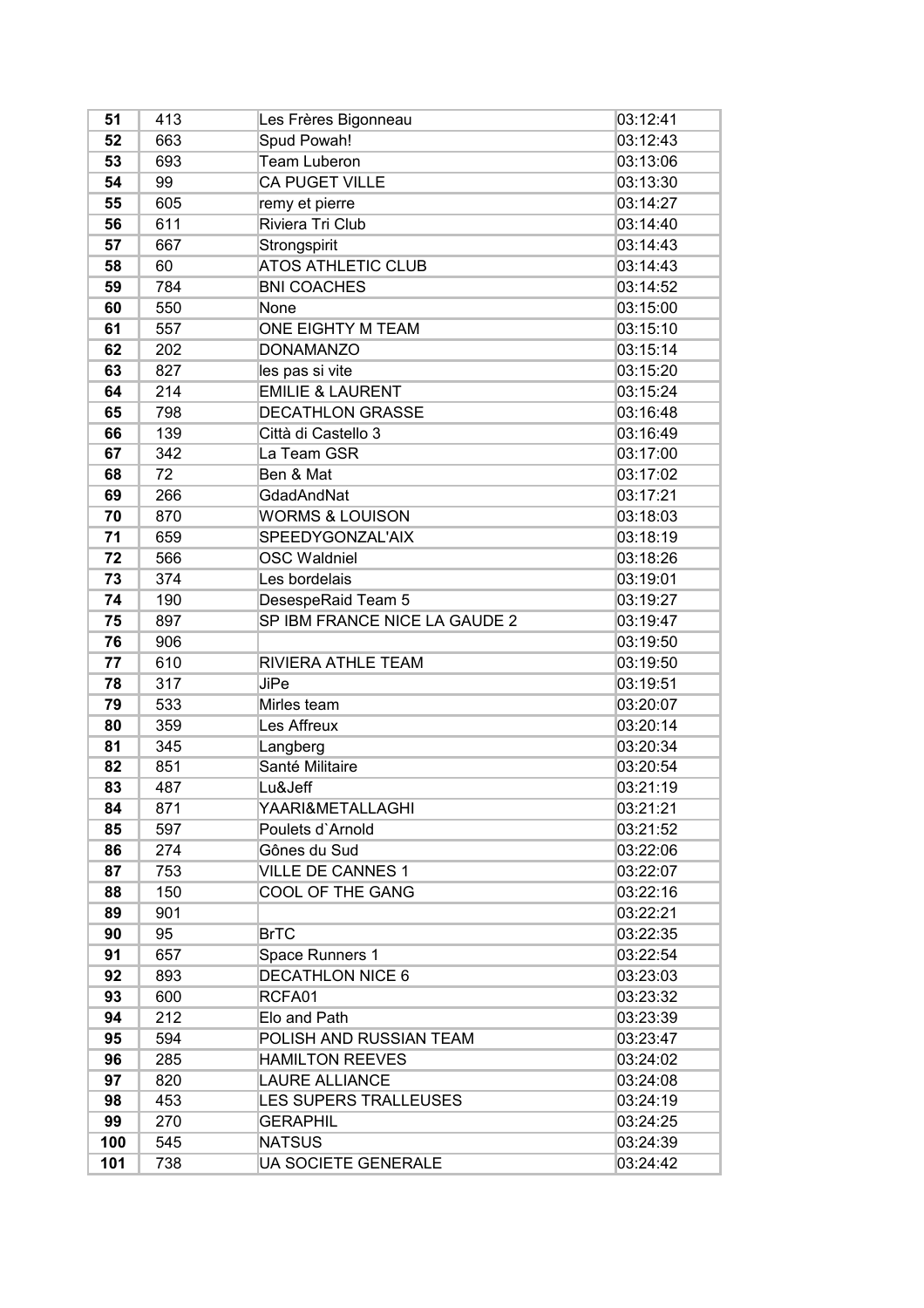| 102 | 560 | Option Way                        | 03:24:53 |
|-----|-----|-----------------------------------|----------|
| 103 | 575 | <b>PARRET</b>                     | 03:25:02 |
| 104 | 480 | <b>Little Creatures</b>           | 03:25:32 |
| 105 | 577 | <b>PATOUSSTEF</b>                 | 03:25:32 |
| 106 | 446 | Les Quinka Runners                | 03:25:57 |
| 107 | 107 | Capucine                          | 03:26:06 |
| 108 | 824 | Les coureurs de l'espace          | 03:26:16 |
| 109 | 794 | <b>CPG Team Girl</b>              | 03:26:33 |
| 110 | 679 | TEAM 4 POL MADONNINA              | 03:26:40 |
| 111 | 424 | les herissons                     | 03:26:40 |
| 112 | 850 | Samoylov Vasily                   | 03:26:40 |
| 113 | 176 | D&G                               | 03:26:54 |
| 114 | 73  | <b>BENNENO</b>                    | 03:26:55 |
| 115 | 194 | Diginext                          | 03:27:00 |
| 116 | 435 | <b>LES NANAS SCOA</b>             | 03:27:01 |
| 117 | 869 | <b>VIRBAC</b>                     | 03:27:02 |
| 118 | 97  | Burais from ISC La Rague          | 03:27:39 |
| 119 | 866 | TOMTOM TEAM 2 LAPINS RUNNERS      | 03:27:43 |
| 120 | 352 | Le Mans SP 3                      | 03:27:53 |
| 121 | 294 | Hopper-Croft                      | 03:27:56 |
| 122 | 636 | <b>SCHNEIDER HUNTER OF TIME</b>   | 03:28:00 |
| 123 | 644 | SEA, DUB'S & SUN                  | 03:28:02 |
| 124 | 724 | Thomas brothers                   | 03:28:10 |
| 125 | 121 | celtic bayern                     | 03:28:35 |
| 126 | 682 | TEAM 6 POL CASTENUOVO             | 03:28:35 |
| 127 | 41  | ANGIONO-LIVET                     | 03:28:57 |
| 128 | 323 | <b>JUAN - INESTA</b>              | 03:29:11 |
| 129 | 887 | TIMON ET POUMBA                   | 03:29:13 |
| 130 | 900 | <b>XTRAINING ISABELLE OLIVIER</b> | 03:29:29 |
| 131 | 292 | Herlevloberne                     | 03:29:34 |
| 132 | 653 | Solvikingarna                     | 03:29:36 |
| 133 | 388 | Les chti biloute                  | 03:29:40 |
| 134 | 586 | Peter and Soaz                    | 03:29:41 |
| 135 | 102 | Cannes do it Nice!                | 03:29:42 |
| 136 | 340 | La rincette                       | 03:29:44 |
| 137 | 271 | G.S. I PASSI 3                    | 03:29:57 |
| 138 | 277 | Green-Manning                     | 03:30:00 |
| 139 | 88  | Bova/Lamia                        | 03:30:03 |
| 140 | 151 | corinne et jean 07                | 03:30:03 |
| 141 | 690 | <b>TEAM GT3</b>                   | 03:30:04 |
| 142 | 822 | Les Biterrois                     | 03:30:08 |
| 143 | 465 | Les Vikings                       | 03:30:24 |
| 144 | 514 | <b>MATLUCY</b>                    | 03:30:31 |
| 145 | 184 | <b>DER DOPPELPACK</b>             | 03:30:33 |
| 146 | 674 | <b>TARICO</b>                     | 03:30:55 |
| 147 | 178 | David Litot                       | 03:31:02 |
| 148 | 725 | thorne                            | 03:31:33 |
| 149 | 486 | Los Astiaus                       | 03:31:33 |
| 150 | 692 | <b>TEAM KELLERMANN</b>            | 03:31:39 |
| 151 | 258 | <b>FRIONNET</b>                   | 03:31:43 |
| 152 | 879 | Käpt'n Blaubär                    | 03:31:49 |
|     |     |                                   |          |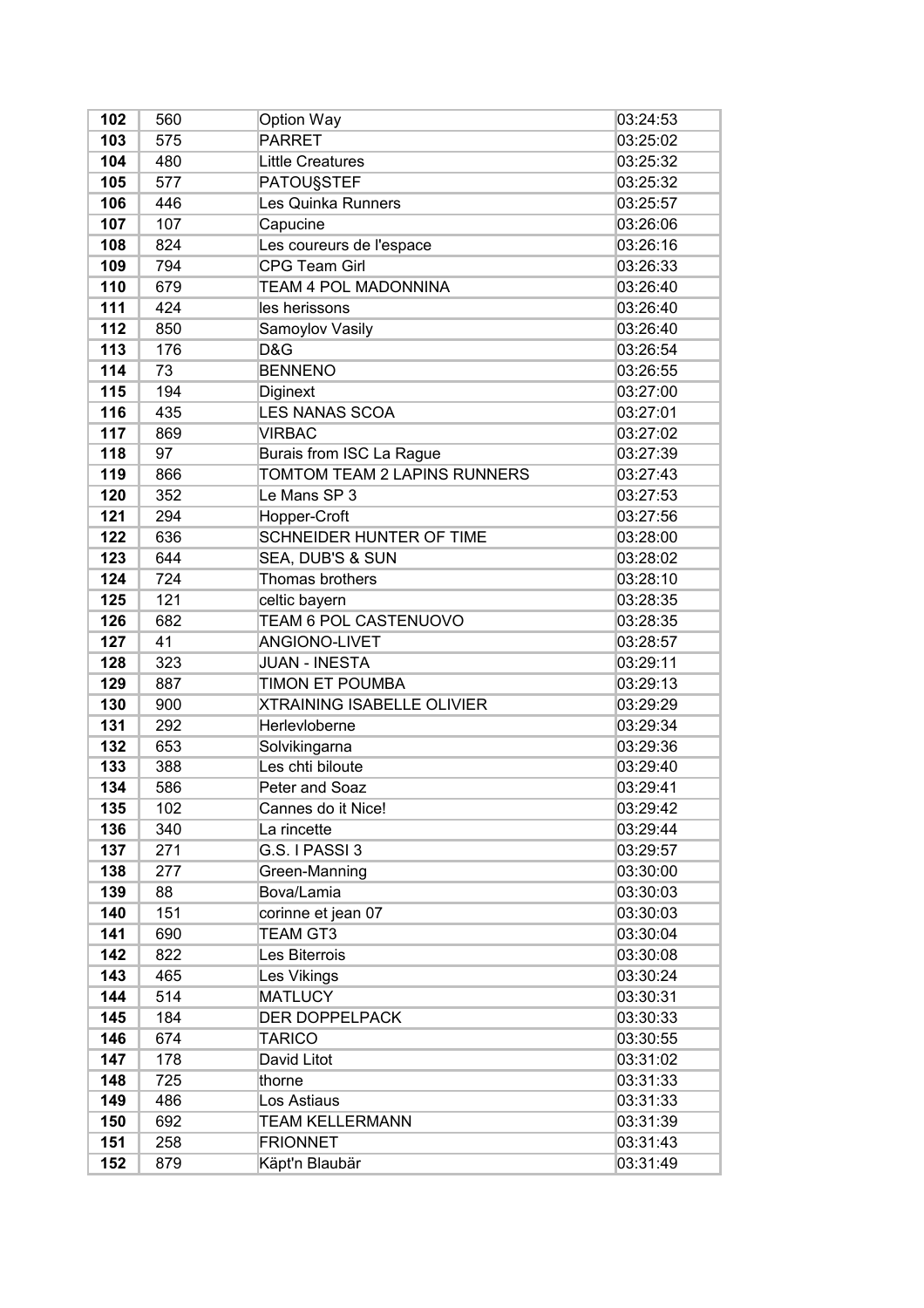| 153 | 120 | <b>CBJM</b>                | 03:31:57 |
|-----|-----|----------------------------|----------|
| 154 | 287 | Havre                      | 03:32:04 |
| 155 | 675 | <b>TCA</b>                 | 03:32:07 |
| 156 | 862 | THE FASTERS                | 03:32:09 |
| 157 | 863 | THE WINNERS                | 03:32:10 |
| 158 | 613 | <b>ROCIO SYLVAIN</b>       | 03:32:25 |
| 159 | 57  | AS GMP CAP 5               | 03:32:36 |
| 160 | 472 | LES YOGGEURS DU DIMANCHE   | 03:32:37 |
| 161 | 717 | The Meshchanin Family      | 03:32:42 |
| 162 | 395 | <b>LES COPS</b>            | 03:32:43 |
| 163 | 592 | <b>PILATES Mougins</b>     | 03:32:43 |
| 164 | 402 | Les Di-Devants             | 03:32:50 |
| 165 | 196 | diver                      | 03:33:02 |
| 166 | 803 | FITLANE NICE SAINT ISIDORE | 03:33:11 |
| 167 | 489 | <b>LUDOVIC SEVERINE</b>    | 03:33:13 |
| 168 | 295 | <b>Hot Patatoes</b>        | 03:33:21 |
| 169 | 635 | <b>SCHNEIDER FIFTIES</b>   | 03:33:31 |
| 170 | 492 | <b>LYMPIA TEAM</b>         | 03:33:48 |
| 171 | 843 | <b>VIRBAC</b>              | 03:33:51 |
| 172 | 854 | <b>Shameless Brothers</b>  | 03:34:03 |
| 173 | 797 | DECATHLON FREJUS LES KIKIS | 03:34:03 |
| 174 | 219 | <b>ENT PIGNATTA</b>        | 03:34:13 |
| 175 | 895 |                            | 03:34:16 |
| 176 | 351 | Le Mans SP 2               | 03:34:17 |
| 177 | 133 | <b>CHOSSON</b>             | 03:34:19 |
| 178 | 817 | <b>LABAZUR 2</b>           | 03:34:20 |
| 179 | 189 | DesespeRaid Team 4         | 03:34:28 |
| 180 | 830 | Les Tiboux!                | 03:34:35 |
| 181 | 814 | Invensys                   | 03:34:38 |
| 182 | 195 | <b>DISETTI</b>             | 03:34:39 |
| 183 | 571 | Palmas                     | 03:34:45 |
| 184 | 372 | les bipedes bernayens      | 03:34:45 |
| 185 | 373 | LES BOMBASSE DE GRASSE     | 03:34:47 |
| 186 | 639 | SCO <sub>1</sub>           | 03:34:52 |
| 187 | 638 | Schodorf-Sharry            | 03:34:58 |
| 188 | 272 | Ginger                     | 03:35:00 |
| 189 | 341 | La soupape                 | 03:35:03 |
| 190 | 579 | PAUL& ARNAUD               | 03:35:07 |
| 191 | 364 | <b>LES AMOUREUX</b>        | 03:35:30 |
| 192 | 790 | <b>COACH MORANDOS</b>      | 03:35:31 |
| 193 | 263 | Gang des patios            | 03:35:34 |
| 194 | 55  | AS GMP CAP 3               | 03:35:34 |
| 195 | 497 | Macjoss                    | 03:35:40 |
| 196 | 123 | <b>CERISE COACHS</b>       | 03:35:47 |
| 197 | 609 | Rivatrap                   | 03:35:57 |
| 198 | 713 | The Breakfast Strategy     | 03:36:33 |
| 199 | 839 | Mouret                     | 03:36:34 |
| 200 | 44  | Annie&Tim                  | 03:36:44 |
| 201 | 634 | <b>SCHNEIDER ELECTRONS</b> | 03:36:48 |
| 202 | 66  | Beached Az                 | 03:36:53 |
| 203 | 228 | Eutelsat - Quelli forti    | 03:36:54 |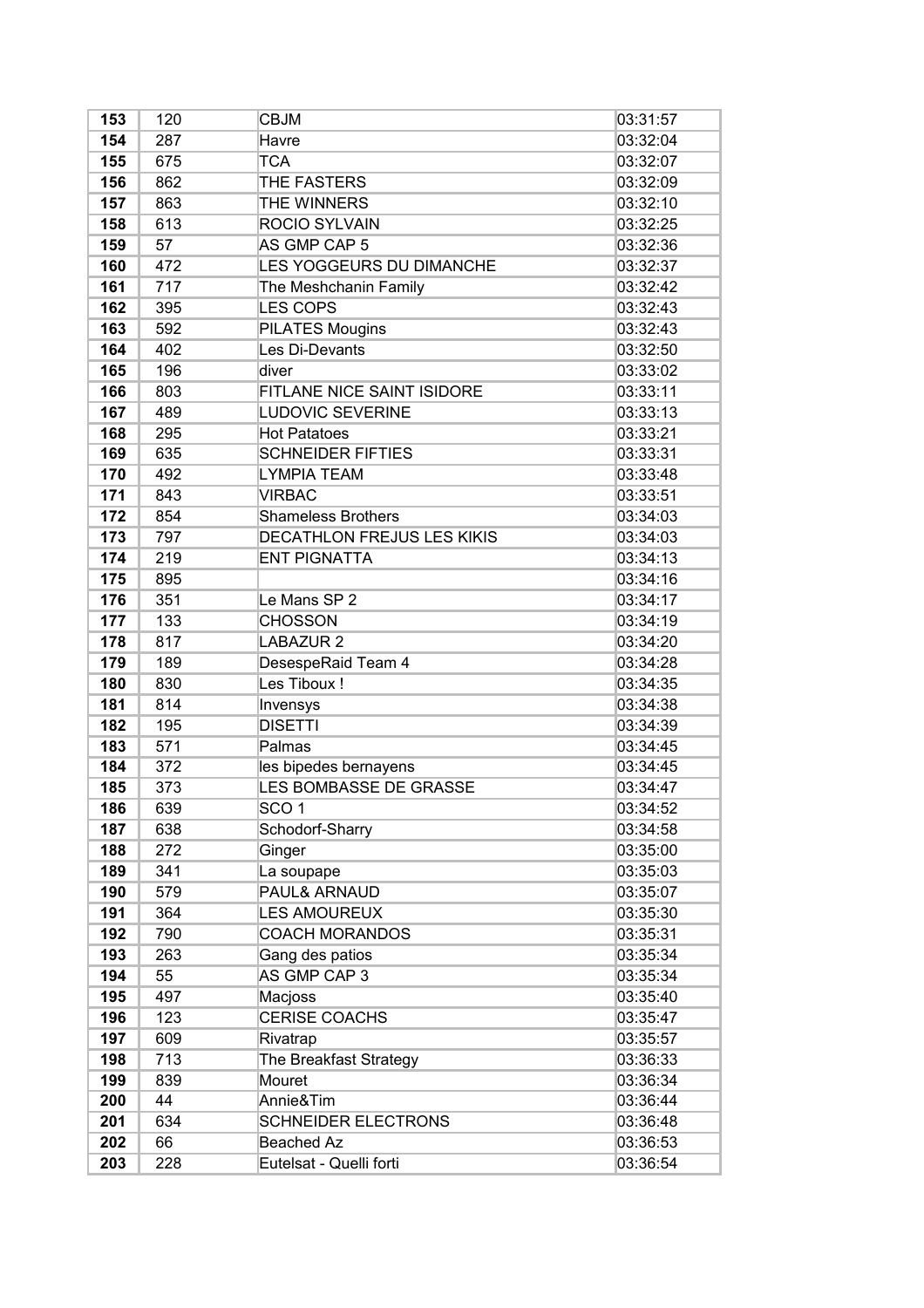| 204 | 474 | les z'amis                            | 03:36:57 |
|-----|-----|---------------------------------------|----------|
| 205 | 250 | <b>FOUQUET</b>                        | 03:36:59 |
| 206 | 191 | DesespeRaid Team 6                    | 03:37:06 |
| 207 | 539 | MONAMOUR86                            | 03:37:08 |
| 208 | 747 | Van den Braembussche & Van Landschoot | 03:37:12 |
| 209 | 493 | LYONNAIS0169                          | 03:37:24 |
| 210 | 874 | <b>CANNA TEAM</b>                     | 03:37:35 |
| 211 | 448 | Les SAMI's                            | 03:37:38 |
| 212 | 393 | LES COPINES !!!                       | 03:37:47 |
| 213 | 377 | Les Bretons                           | 03:37:47 |
| 214 | 642 | <b>SCO 4 VEROPAT</b>                  | 03:37:54 |
| 215 | 867 | <b>TRICERATOPS</b>                    | 03:37:54 |
| 216 | 913 |                                       | 03:37:55 |
| 217 | 517 | MC Just                               | 03:38:01 |
| 218 | 403 | les dingodingues                      | 03:38:03 |
| 219 | 300 | In genépi we trust                    | 03:38:17 |
| 220 | 614 | <b>ROMANO RUNNING</b>                 | 03:38:18 |
| 221 | 307 | IrunTeam06                            | 03:38:20 |
| 222 | 409 | <b>LES FERTESIENS</b>                 | 03:38:32 |
| 223 | 327 | <b>KHALKHAL</b>                       | 03:38:40 |
| 224 | 511 | <b>MARION/REMI</b>                    | 03:39:08 |
| 225 | 146 | <b>COFIDIS ITALY ONE</b>              | 03:39:13 |
| 226 | 479 | Lionel-Jean-Luc                       | 03:39:13 |
| 227 | 117 | <b>CATHY JEAN MI</b>                  | 03:39:25 |
| 228 | 844 | <b>VIRBAC</b>                         | 03:39:30 |
| 229 | 477 | Lietzensee Raketen                    | 03:39:31 |
| 230 | 231 | <b>EXTREME</b>                        | 03:39:39 |
| 231 | 257 | Franglais                             | 03:39:41 |
| 232 | 188 | DesespeRaid Team 3                    | 03:39:45 |
| 233 | 535 | Mojito team                           | 03:39:47 |
| 234 | 562 | OREZZ-POWER                           | 03:40:04 |
| 235 | 140 | <b>CLAIRLOGIS</b>                     | 03:40:10 |
| 236 | 555 | Old Wine & Chocolate                  | 03:40:10 |
| 237 | 303 | <b>INTERMARCHE ANTIBES 1</b>          | 03:40:17 |
| 238 | 260 | G.S. I Passi 2                        | 03:40:21 |
| 239 | 538 | MoM'N'SON                             | 03:40:27 |
| 240 | 127 | CHALOT-FLINDELL                       | 03:40:28 |
| 241 | 710 | THAÏS                                 | 03:40:29 |
| 242 | 92  | <b>Brix Noergaard</b>                 | 03:40:30 |
| 243 | 629 | SANTI-ROSSI                           | 03:40:35 |
| 244 | 625 | <b>SABDAC</b>                         | 03:40:35 |
| 245 | 864 | TIBAG/Scheuerer                       | 03:40:37 |
| 246 | 846 | <b>VIRBAC</b>                         | 03:40:41 |
| 247 | 400 | <b>LES DANUBIENS</b>                  | 03:40:49 |
| 248 | 96  | <b>BRUDAMS</b>                        | 03:40:51 |
| 249 | 320 | Johannessen/Mørck                     | 03:41:00 |
| 250 | 876 | <b>DIPIU</b>                          | 03:41:01 |
| 251 | 58  | <b>ASAC</b>                           | 03:41:06 |
| 252 | 786 | <b>CECAZ MILLEPATTES</b>              | 03:41:07 |
| 253 | 706 | Team Z                                | 03:41:08 |
| 254 | 672 | Sweatshop Cambridge                   | 03:41:25 |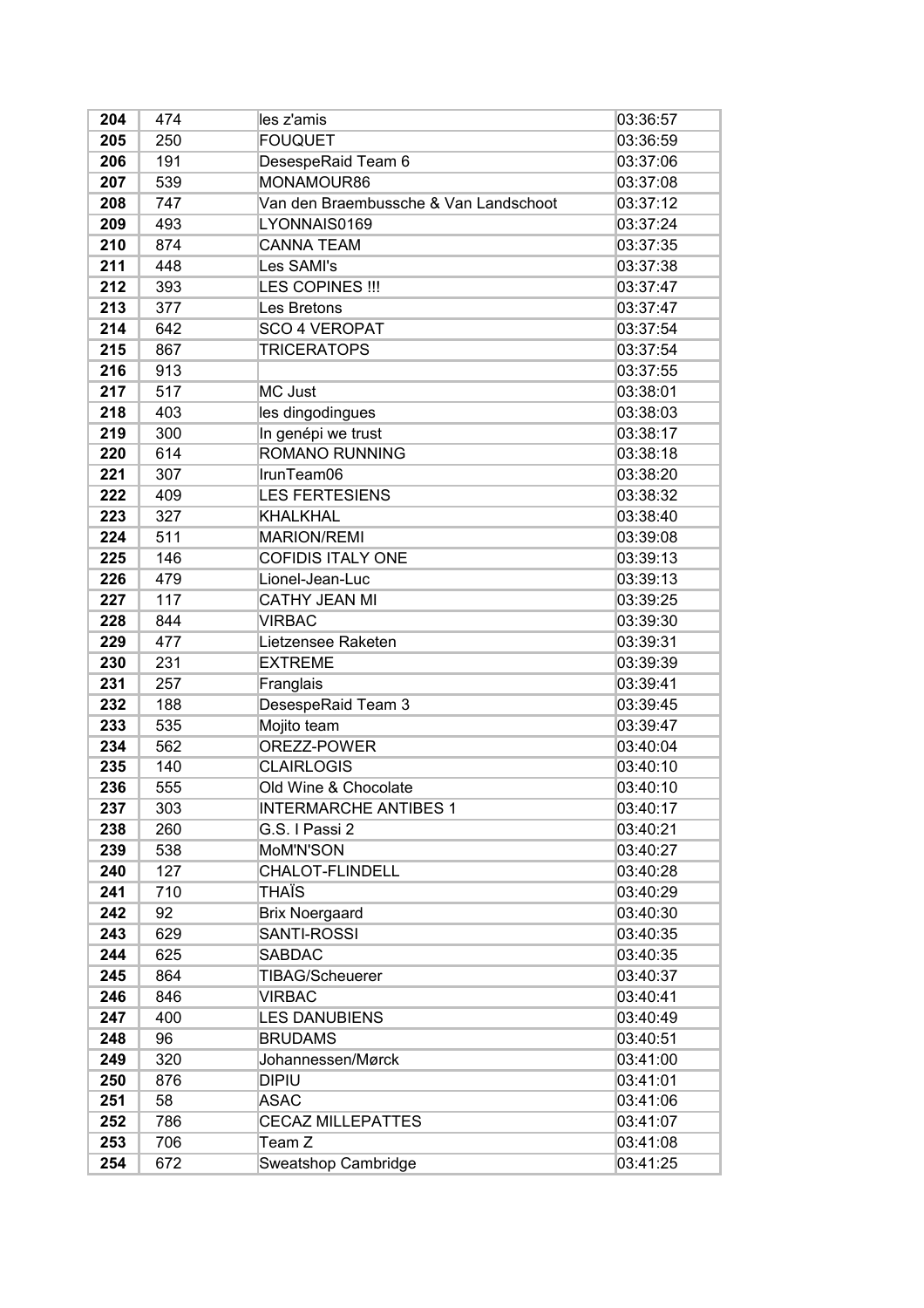| 255 | 836 | Meca Riviere/Brouillard          | 03:41:27 |
|-----|-----|----------------------------------|----------|
| 256 | 624 | <b>RVD</b>                       | 03:41:28 |
| 257 | 796 | DECATHLON ANTIBES OSTEO ATMAN    | 03:41:33 |
| 258 | 734 | T-R-T Monthey                    | 03:41:34 |
| 259 | 302 | <b>INNOVAGRASSE 4</b>            | 03:41:35 |
| 260 | 282 | <b>HAGNERE</b>                   | 03:41:35 |
| 261 | 760 | VOYAGE 1GUIMON&VALLEE            | 03:41:39 |
| 262 | 172 | curabet/cassidian                | 03:41:46 |
| 263 | 892 | <b>DECATHLON NICE 5</b>          | 03:41:50 |
| 264 | 336 | La Celeste                       | 03:41:50 |
| 265 | 763 | vvfmotriathlon 2                 | 03:41:56 |
| 266 | 456 | les tortues ninja                | 03:42:04 |
| 267 | 471 | Les Winner's                     | 03:42:15 |
| 268 | 666 | Stervinou                        | 03:42:16 |
| 269 | 630 | <b>SAP</b>                       | 03:42:19 |
| 270 | 328 | Kiki Schneider                   | 03:42:21 |
| 271 | 255 | Franck / Fred                    | 03:42:25 |
| 272 | 30  | <b>ALESSANDRAS</b>               | 03:42:49 |
| 273 | 406 | Les Ecureuils Pas Pressés        | 03:42:50 |
| 274 | 261 | G.S.I Passi 1                    | 03:42:53 |
| 275 | 166 | <b>CRISTINI</b>                  | 03:42:53 |
| 276 | 304 | <b>INTERMARCHE ANTIBES 2</b>     | 03:42:55 |
| 277 | 443 | Les poupettes                    | 03:42:56 |
| 278 | 652 | Société Générale Private Banking | 03:43:00 |
| 279 | 101 | <b>CAFALO</b>                    | 03:43:09 |
| 280 | 828 | Les PASHAS                       | 03:43:13 |
| 281 | 641 | SCO <sub>3</sub>                 | 03:43:19 |
| 282 | 203 | Doubs Doubs you tou              | 03:43:20 |
| 283 | 162 | CoventriMixte                    | 03:43:24 |
| 284 | 335 | La Brune Et La Blonde            | 03:43:31 |
| 285 | 461 | <b>LES VEDETTES</b>              | 03:43:32 |
| 286 | 348 | <b>LE CARRE</b>                  | 03:43:33 |
| 287 | 155 | Cosofraim                        | 03:43:34 |
| 288 | 247 | forcejaune                       | 03:43:36 |
| 289 | 339 | LA JP DOM                        | 03:43:41 |
| 290 | 40  | Angela Jean-Paul                 | 03:43:51 |
| 291 | 655 | Sospel run and trail A           | 03:43:57 |
| 292 | 739 | <b>URAGO</b>                     | 03:43:58 |
| 293 | 755 | <b>VIRMONTOIS VAGNARD</b>        | 03:44:10 |
| 294 | 46  | Appleby-Wain                     | 03:44:18 |
| 295 | 494 | M&N's                            | 03:44:25 |
| 296 | 768 | Winckel                          | 03:44:38 |
| 297 | 656 | <b>SP CARROS</b>                 | 03:44:50 |
| 298 | 825 | Les Desperados                   | 03:44:56 |
| 299 | 254 | Fraimout                         | 03:45:02 |
| 300 | 170 | <b>CULLERON</b>                  | 03:45:10 |
| 301 | 69  | Belles sibériennes               | 03:45:13 |
| 302 | 741 | ut&run                           | 03:45:18 |
| 303 | 445 | Les Pumas                        | 03:45:25 |
| 304 | 24  | ASCT                             | 03:45:29 |
| 305 | 647 | <b>SIEGRIST</b>                  | 03:45:51 |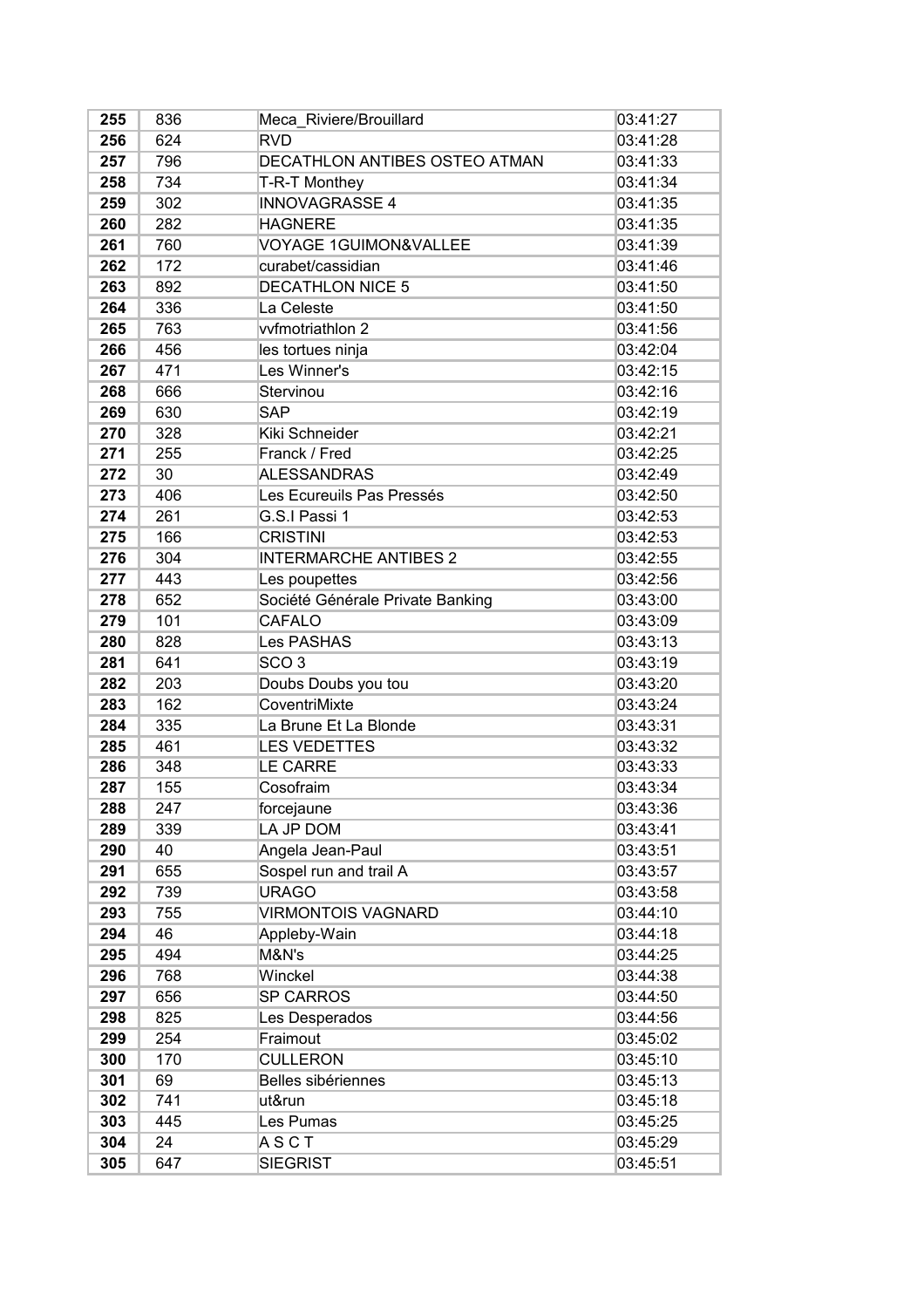| 306 | 603 | RCFA4                                        | 03:45:52 |
|-----|-----|----------------------------------------------|----------|
| 307 | 91  | Bristol 3.5                                  | 03:46:04 |
| 308 | 740 | ut&run                                       | 03:46:10 |
| 309 | 896 | <b>AIGLEDEVENCE</b>                          | 03:46:17 |
| 310 | 425 | les invincibles                              | 03:46:25 |
| 311 | 589 | <b>Pichon Buclee</b>                         | 03:46:26 |
| 312 | 158 | <b>COTE MONTAGNE</b>                         | 03:46:29 |
| 313 | 141 | <b>CLAUDINE /SERGE</b>                       | 03:46:37 |
| 314 | 767 | william/sophie                               | 03:46:42 |
| 315 | 14  |                                              | 03:46:44 |
| 316 | 431 | Les London City Runners démons de la vitesse | 03:46:56 |
| 317 | 643 | <b>SEA SEX and RUN</b>                       | 03:47:01 |
| 318 | 762 | vvfmotriathlon 1.                            | 03:47:13 |
| 319 | 835 | Meca_Piercy/Renaux                           | 03:47:26 |
| 320 | 376 | <b>INTERMARCHE LES BRAQUEUSES</b>            | 03:47:30 |
| 321 | 417 | les gazelles                                 | 03:47:36 |
| 322 | 239 | <b>Fette Team</b>                            | 03:47:45 |
| 323 | 718 | the outsiders                                | 03:47:54 |
| 324 | 325 | kave39                                       | 03:48:01 |
| 325 | 769 | <b>WOODIES</b>                               | 03:48:12 |
| 326 | 25  | ABK6                                         | 03:48:13 |
| 327 | 363 | Les Ambaux                                   | 03:48:17 |
| 328 | 267 | <b>GENARD-TASSY</b>                          | 03:48:21 |
| 329 | 224 | <b>ERIC/OLIVIER</b>                          | 03:48:23 |
| 330 | 210 | <b>ECG VINCENTEAM</b>                        | 03:48:23 |
| 331 | 152 | corsoteam                                    | 03:48:29 |
| 332 | 537 | <b>MOLINIER</b>                              | 03:48:30 |
| 333 | 668 | <b>Sudarenes Editions</b>                    | 03:48:32 |
| 334 | 789 | <b>CECAZ SAINT ROCH CONTES</b>               | 03:48:33 |
| 335 | 149 | Colleneuve                                   | 03:48:33 |
| 336 | 396 | les cousines                                 | 03:48:34 |
| 337 | 173 | cutting shop by M RAMO                       | 03:48:35 |
| 338 | 699 | <b>Team Rocket</b>                           | 03:48:47 |
| 339 | 90  | BRESSOUD-HERZIN                              | 03:48:57 |
| 340 | 135 | <b>CHRISONGO WILDIIBAT</b>                   | 03:49:10 |
| 341 | 62  | Ave e Dega                                   | 03:49:22 |
| 342 | 673 | SYLVIE-PAT                                   | 03:49:25 |
| 343 | 56  | AS GMP CAP 4                                 | 03:49:41 |
| 344 | 222 | Equipe Woods Lewis                           | 03:49:58 |
| 345 | 264 | <b>GARCIA/FIRRA</b>                          | 03:50:01 |
| 346 | 795 | <b>CUTTING SHOP</b>                          | 03:50:02 |
| 347 | 227 | <b>EUROSUD</b>                               | 03:50:04 |
| 348 | 449 | Les smiths                                   | 03:50:20 |
| 349 | 664 | Steph & Seb                                  | 03:50:21 |
| 350 | 708 | TEAM2                                        | 03:50:24 |
| 351 | 810 | Gemi                                         | 03:50:26 |
| 352 | 602 | RCFA3                                        | 03:50:31 |
| 353 | 54  | AS GMP CAP 2                                 | 03:50:40 |
| 354 | 564 | ORPI DUO                                     | 03:50:53 |
| 355 | 230 | Expatriés - Harrison/Long                    | 03:50:55 |
| 356 | 811 | <b>VIRBAC</b>                                | 03:50:56 |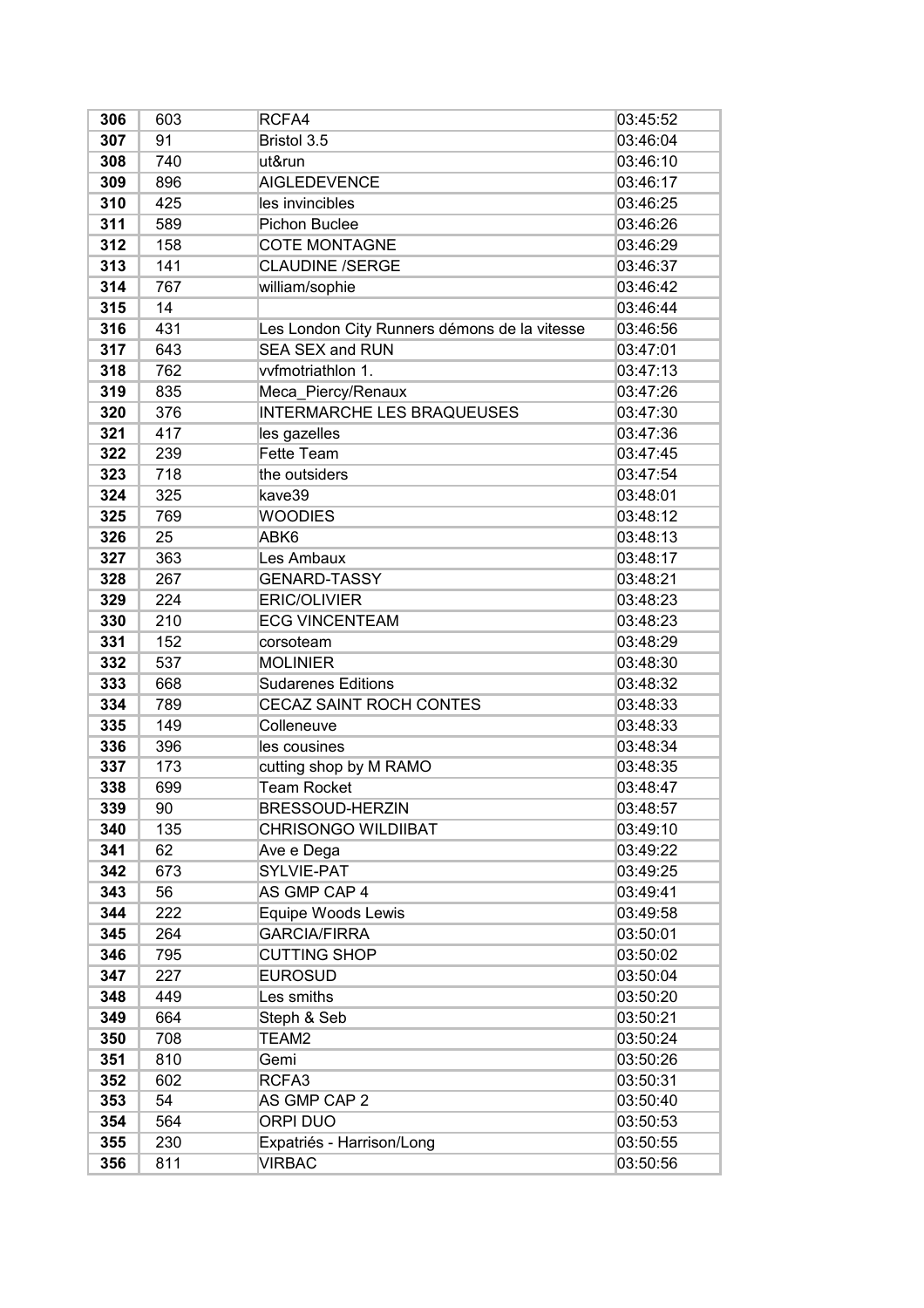| 357 | 546 | <b>NICOMICH</b>             | 03:50:57 |
|-----|-----|-----------------------------|----------|
| 358 | 313 | <b>JE SAIS PAS</b>          | 03:51:07 |
| 359 | 357 | Ledenobres                  | 03:51:07 |
| 360 | 637 | <b>SCHNEIDER SIXTYTHREE</b> | 03:51:11 |
| 361 | 501 | <b>MAKOWKA</b>              | 03:51:13 |
| 362 | 654 | SOS Oxygène                 | 03:51:14 |
| 363 | 707 | TEAM1                       | 03:51:17 |
| 364 | 847 | <b>VIRBAC</b>               | 03:51:20 |
| 365 | 84  | <b>Boost Monaco</b>         | 03:51:22 |
| 366 | 275 | gorgos marcos               | 03:51:38 |
| 367 | 147 | <b>COFIDIS ITALY TWO</b>    | 03:51:39 |
| 368 | 911 |                             | 03:51:50 |
| 369 | 432 | Les Mamars                  | 03:52:10 |
| 370 | 861 | <b>Team StareMesto</b>      | 03:52:15 |
| 371 | 401 | les déménageurs             | 03:52:16 |
| 372 | 399 | <b>Les Cousins Fadas</b>    | 03:52:18 |
| 373 | 354 | Le Scott-Remy Dream Team    | 03:52:22 |
| 374 | 558 | Opfer                       | 03:52:24 |
| 375 | 859 | Team Karlovka               | 03:52:25 |
| 376 | 731 | tocpol                      | 03:52:25 |
| 377 | 631 | <b>SAP</b>                  | 03:52:26 |
| 378 | 488 | <b>LUCIE NATHALIE</b>       | 03:52:30 |
| 379 | 165 | <b>CRICRI ET CRICRI</b>     | 03:52:32 |
| 380 | 800 | <b>DEVELAYTOMINIC</b>       | 03:52:34 |
| 381 | 669 | Sugar cannes                | 03:52:34 |
| 382 | 143 | <b>CO.CAMPILE</b>           | 03:52:37 |
| 383 | 736 | <b>TRUSTONIC</b>            | 03:52:39 |
| 384 | 305 | <b>IPAG</b>                 | 03:52:50 |
| 385 | 756 | <b>VIVEMENT LA FIN!</b>     | 03:52:52 |
| 386 | 754 | <b>VIOLI/VIOLI</b>          | 03:52:56 |
| 387 | 160 | <b>COUSIN</b>               | 03:52:56 |
| 388 | 52  | AS GMP CAP 1                | 03:52:59 |
| 389 | 628 | Santalé2                    | 03:53:18 |
| 390 | 752 | VILLA V / ENESCO            | 03:53:19 |
| 391 | 368 | Les Bazeillos               | 03:53:27 |
| 392 | 110 | <b>CARO ET NATH</b>         | 03:53:28 |
| 393 | 78  | <b>BHFB</b>                 | 03:53:35 |
| 394 | 853 | <b>SEX AND RUN</b>          | 03:53:37 |
| 395 | 651 | SMITH/SMITH                 | 03:53:41 |
| 396 | 444 | Les Profs                   | 03:53:53 |
| 397 | 590 | Picon-Bière                 | 03:53:54 |
| 398 | 201 | Dolpo2014                   | 03:54:00 |
| 399 | 466 | <b>LES VILLENEUVOISES</b>   | 03:54:04 |
| 400 | 559 | Opticien Créateur           | 03:54:16 |
| 401 | 206 | DREAMTEAM CCI N° 2          | 03:54:24 |
| 402 | 773 | ZIMMERMANN&ZIMMERMANN       | 03:54:28 |
| 403 | 808 | G.S. I PASSI 4              | 03:54:28 |
| 404 | 496 | <b>MACAZA</b>               | 03:54:33 |
| 405 | 301 | <b>INNOVAGRASSE 3</b>       | 03:54:33 |
| 406 | 457 | <b>LES TOULOUSAINS</b>      | 03:54:40 |
| 407 | 381 | Les Caderoussettes          | 03:54:44 |
|     |     |                             |          |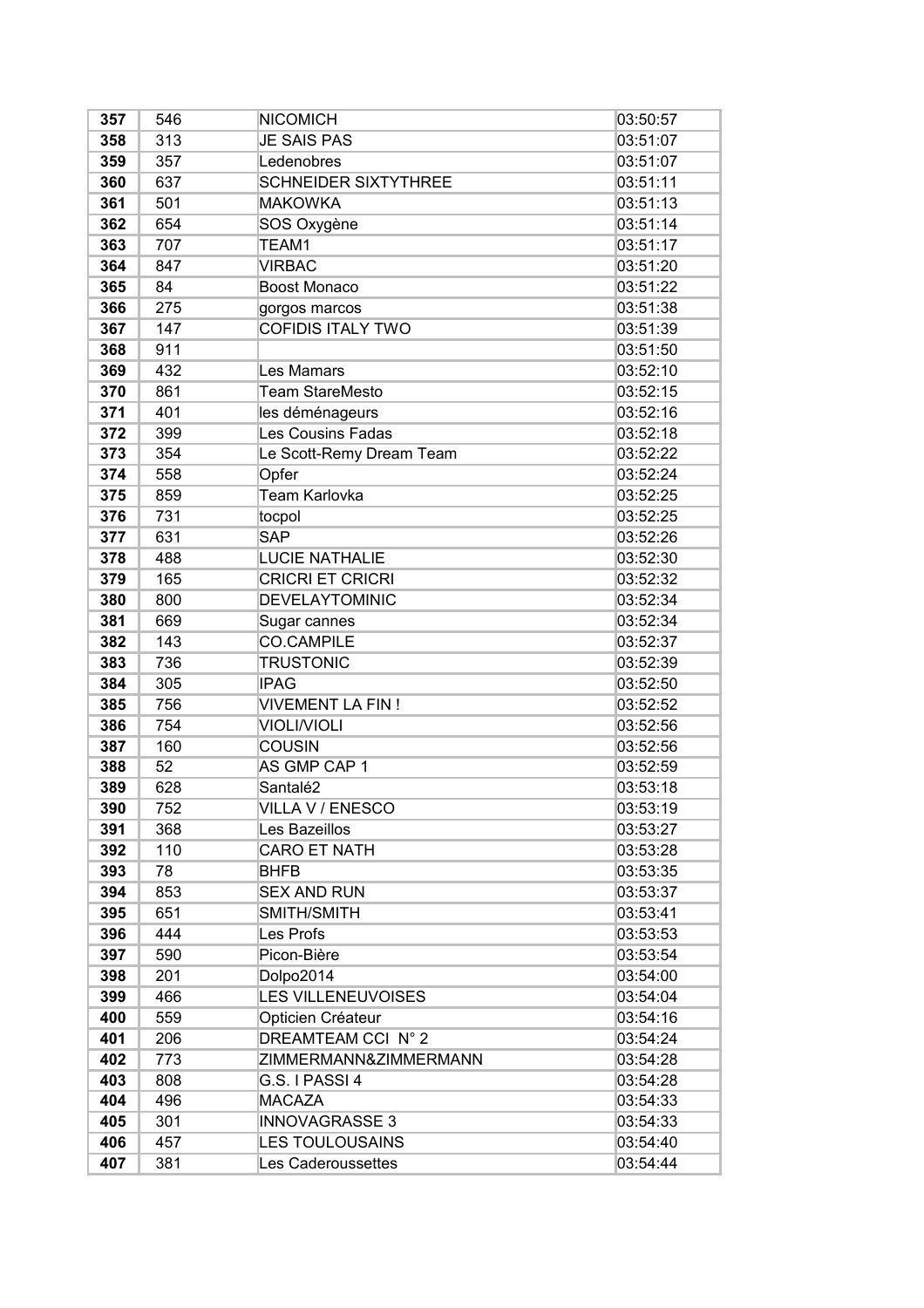| 408 | 570 | <b>Palkovice Runners</b>            | 03:54:47 |
|-----|-----|-------------------------------------|----------|
| 409 | 880 | <b>GERMITALIAN RUN</b>              | 03:54:49 |
| 410 | 880 | Klara & Co.                         | 03:54:49 |
| 411 | 153 | CORTES-JACQUIGNON                   | 03:54:53 |
| 412 | 819 | Lauralella                          | 03:55:00 |
| 413 | 29  | Albi Triathlon                      | 03:55:07 |
| 414 | 187 | DesespeRaid Team 2                  | 03:55:08 |
| 415 | 523 | Metropole Ville de Nice 2           | 03:55:09 |
| 416 | 742 | UT&RUN                              | 03:55:09 |
| 417 | 525 | <b>MICHEL</b>                       | 03:55:30 |
| 418 | 361 | Les Alpines                         | 03:55:31 |
| 419 | 475 | LESPERON                            | 03:55:35 |
| 420 | 248 | <b>Forts Trotters</b>               | 03:55:37 |
| 421 | 878 | <b>JUVENTINO</b>                    | 03:55:46 |
| 422 | 702 | Team Terserus-Hagen                 | 03:55:46 |
| 423 | 142 | <b>CNRS Nice-Villefranche</b>       | 03:55:50 |
| 424 | 440 | LES PIERRES QUI MOUSSENT            | 03:55:51 |
| 425 | 857 | <b>TAVELLI</b>                      | 03:55:59 |
| 426 | 223 | <b>ERB</b>                          | 03:56:10 |
| 427 | 588 | pha_run                             | 03:56:16 |
| 428 | 766 | wil run                             | 03:56:17 |
| 429 | 770 | <b>WWL</b>                          | 03:56:24 |
| 430 | 38  | <b>ANFRIE</b>                       | 03:56:24 |
| 431 | 207 | <b>DREAMTEAM CCI N#1</b>            | 03:56:27 |
| 432 | 362 | Les Alpins                          | 03:56:28 |
| 433 | 360 | <b>LES AIXOISES</b>                 | 03:56:31 |
| 434 | 119 | CВ                                  | 03:56:33 |
| 435 | 709 | Terminer c'est gagner               | 03:56:41 |
| 436 | 788 | CECAZ RAYON DE SOLEIL 2             | 03:56:47 |
| 437 | 243 | <b>FIRMA FOULON</b>                 | 03:56:49 |
| 438 | 156 | COSSEC                              | 03:56:49 |
| 439 | 47  | Araszkiewirz                        | 03:56:52 |
| 440 | 197 | DJK Laufwoelfe Fuersteneck          | 03:56:55 |
| 441 | 715 | The fighters                        | 03:56:56 |
| 442 | 792 | cote d'azur endurance               | 03:56:57 |
| 443 | 703 | Team two                            | 03:57:01 |
| 444 | 689 | <b>TEAM FABRON</b>                  | 03:57:17 |
| 445 | 32  | Amici                               | 03:57:20 |
| 446 | 807 | FITLANE SAINT ISIDORE 4             | 03:57:22 |
| 447 | 799 | DECATHLON NICE TRINITE LES DINGOS   | 03:57:33 |
| 448 | 813 | <b>International School of Nice</b> | 03:57:40 |
| 449 | 775 |                                     | 03:57:40 |
| 450 | 695 | Team Maijaimis                      | 03:57:43 |
| 451 | 530 | <b>MILKILU</b>                      | 03:57:44 |
| 452 | 233 | Famille Gourdon                     | 03:57:53 |
| 453 | 591 | PIETER & WIGGET                     | 03:57:54 |
| 454 | 877 | <b>GWOL TEAM</b>                    | 03:57:59 |
| 455 | 350 | Le Mans SP 1                        | 03:58:23 |
| 456 | 691 | <b>TEAM JP</b>                      | 03:58:28 |
| 457 | 355 | Leclerc Vence                       | 03:58:32 |
| 458 | 434 | les mironix                         | 03:58:46 |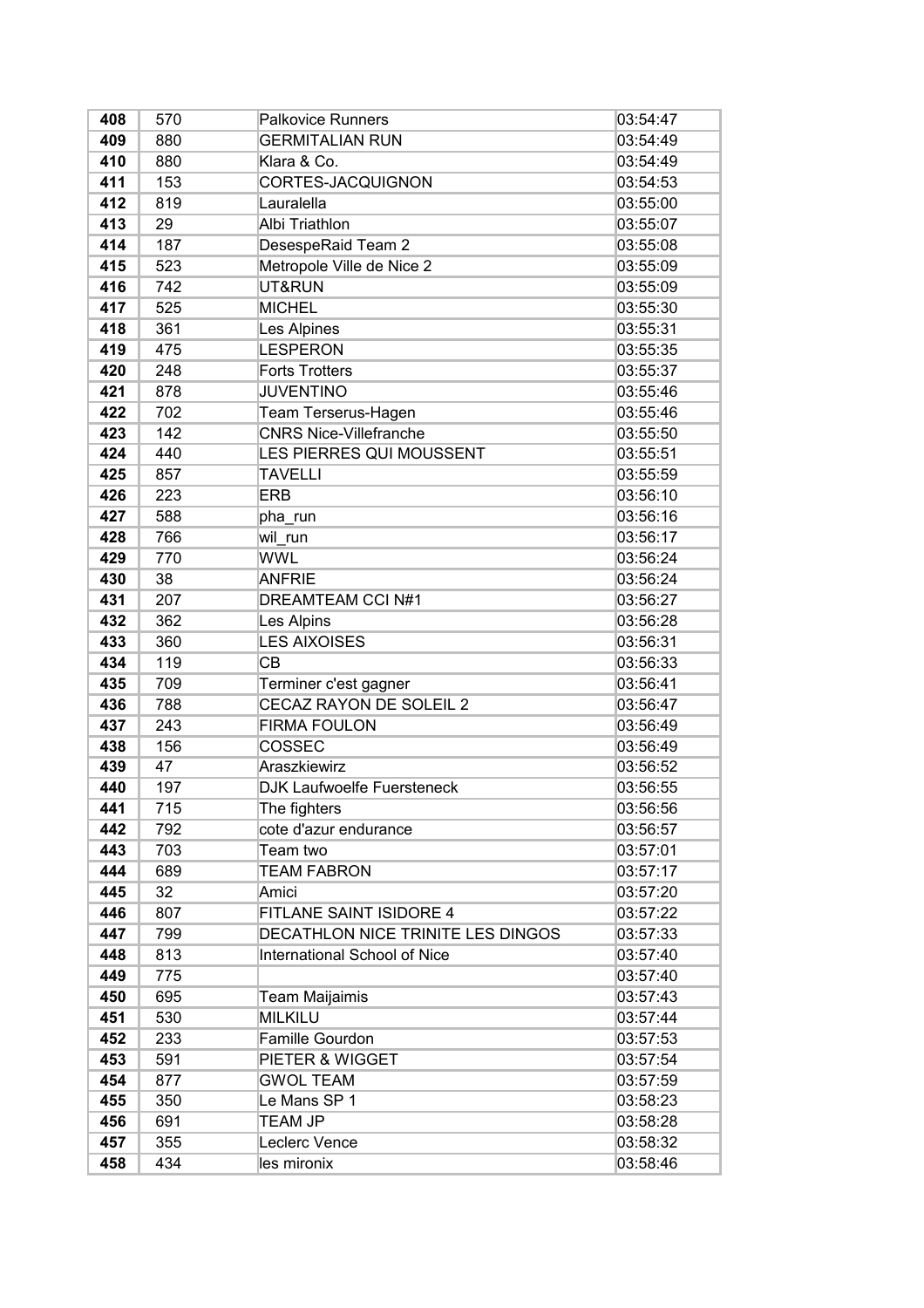| 459 | 512 | Martinelli                  | 03:58:55 |
|-----|-----|-----------------------------|----------|
| 460 | 683 | TEAM 7 CASTENUOVO           | 03:58:56 |
| 461 | 841 | NICE-TOULON                 | 03:59:06 |
| 462 | 76  | bertin-mettey               | 03:59:17 |
| 463 | 311 | <b>ISSA NISSA</b>           | 03:59:26 |
| 464 | 394 | Les copines de Lille        | 03:59:27 |
| 465 | 549 | NO STRESS                   | 03:59:28 |
| 466 | 787 | CECAZ RAYON DE SOLEIL       | 03:59:29 |
| 467 | 507 | marcololo                   | 03:59:29 |
| 468 | 324 | Kaule                       | 03:59:31 |
| 469 | 163 | <b>Crazy Runners</b>        | 03:59:41 |
| 470 | 408 | <b>Les FAURSA</b>           | 03:59:48 |
| 471 | 502 | <b>MALIBOUL</b>             | 03:59:52 |
| 472 | 17  | <b>AMADEUS</b>              | 03:59:55 |
| 473 | 524 | Metropole Ville de Nice 3   | 03:59:58 |
| 474 | 658 | SPEEDYGONZAL'AIX            | 04:00:04 |
| 475 | 83  | BO                          | 04:00:04 |
| 476 | 723 | <b>THOMAS</b>               | 04:00:06 |
| 477 | 473 | les youginie                | 04:00:09 |
| 478 | 353 | Le rose shock               | 04:00:13 |
| 479 | 569 | YANN/MURIEL                 | 04:00:34 |
| 480 | 569 | PACTRICK/MURIEL             | 04:00:34 |
| 481 | 883 | <b>PIETSI</b>               | 04:00:41 |
| 482 | 578 | patwilly                    | 04:00:48 |
| 483 | 397 | <b>LES COUSINES</b>         | 04:00:51 |
| 484 | 113 | CAROLINE/AURELIE            | 04:00:54 |
| 485 | 175 | Czarnecki                   | 04:00:57 |
| 486 | 606 | <b>RENAULT</b>              | 04:00:57 |
| 487 | 39  | ange et demon               | 04:01:05 |
| 488 | 290 | <b>HEMEL RUNNERS</b>        | 04:01:08 |
| 489 | 289 | <b>HEMEL RUNNERS</b>        | 04:01:08 |
| 490 | 671 | sushishop                   | 04:01:19 |
| 491 | 131 | <b>CHICK RUNNERS</b>        | 04:01:20 |
| 492 | 852 | <b>SEIDLER &amp;SEEMANN</b> | 04:01:24 |
| 493 | 469 | Les Volantes                | 04:01:31 |
| 494 | 620 | Run Dem Crew                | 04:01:47 |
| 495 | 269 | <b>GEORGESF&amp;S</b>       | 04:01:49 |
| 496 | 433 | Les Mentalos                | 04:01:49 |
| 497 | 662 | Sprawson                    | 04:01:51 |
| 498 | 447 | <b>LES SAMETTES</b>         | 04:02:00 |
| 499 | 547 | <b>NINO</b>                 | 04:02:01 |
| 500 | 349 | le faou                     | 04:02:09 |
| 501 | 818 | <b>LACASUD RUNNER ONE</b>   | 04:02:18 |
| 502 | 122 | <b>CENDRINE et FRED</b>     | 04:02:29 |
| 503 | 872 | <b>AZUR TV</b>              | 04:02:33 |
| 504 | 912 |                             | 04:02:38 |
| 505 | 777 | <b>AIELLO MASSART</b>       | 04:02:43 |
| 506 | 423 | les guibolles bedoinaisses  | 04:03:01 |
| 507 | 567 | O'TOP                       | 04:03:03 |
| 508 | 331 | Kiwi gals                   | 04:03:10 |
| 509 | 499 | <b>MAGIC PEPONNET</b>       | 04:03:12 |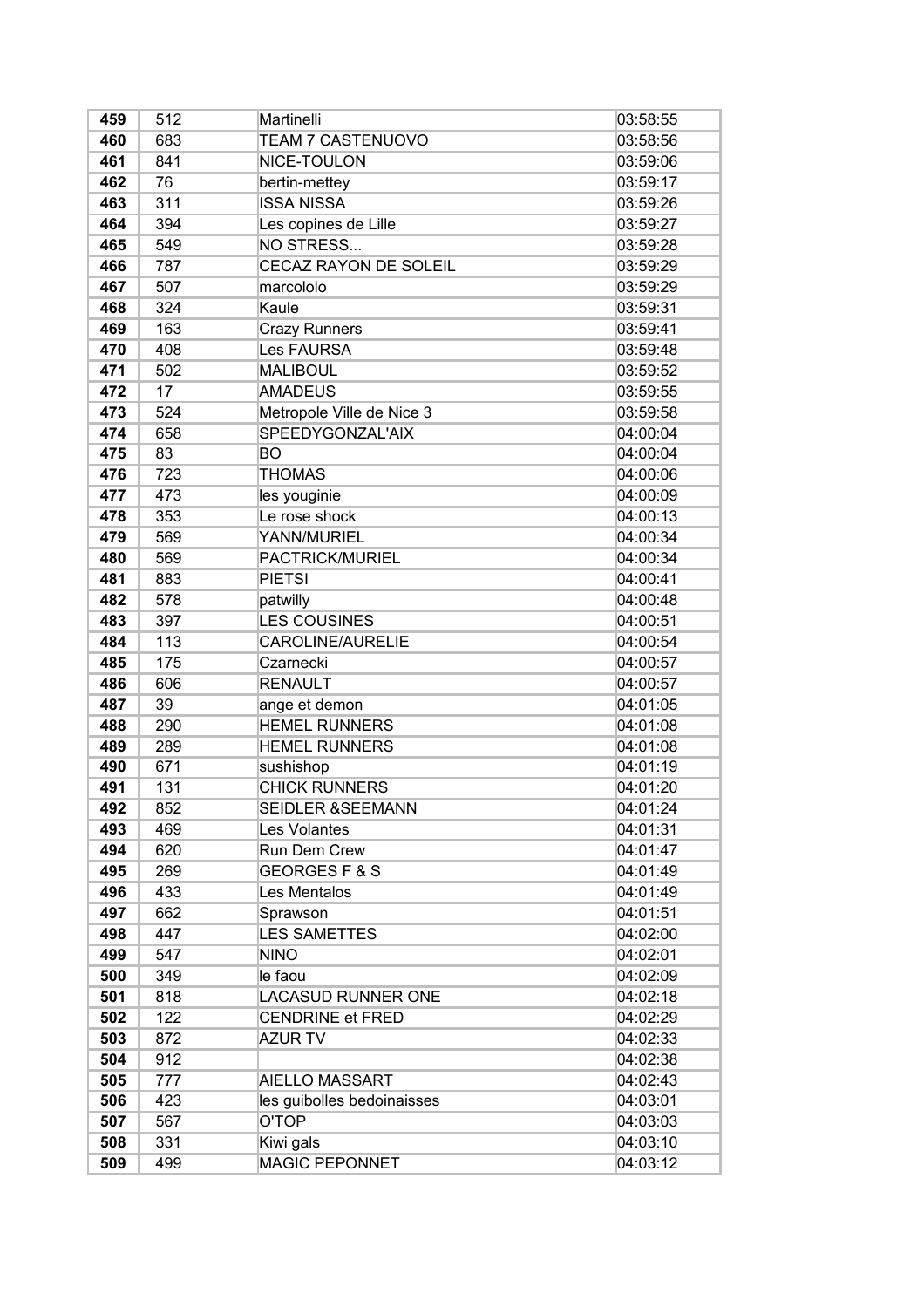| 510 | 11  | <b>LES NUSBAUM</b>             | 04:03:14 |
|-----|-----|--------------------------------|----------|
| 511 | 744 | V.MANE FILS 1                  | 04:03:32 |
| 512 | 616 | roynight                       | 04:03:37 |
| 513 | 116 | Carson-Nelner                  | 04:03:54 |
| 514 | 356 | <b>LECLERC VENCE 1</b>         | 04:04:04 |
| 515 | 904 |                                | 04:04:09 |
| 516 | 694 | Team M                         | 04:04:12 |
| 517 | 174 | CYBERPRET.COM                  | 04:04:29 |
| 518 | 13  | <b>ERIKA BERNADETTE</b>        | 04:04:35 |
| 519 | 649 | SK OMT Pardubice II.           | 04:04:36 |
| 520 | 894 | <b>DECATHLON NICE 7</b>        | 04:04:36 |
| 521 | 82  | <b>BLYTHE &amp; ELIZABETH</b>  | 04:04:38 |
| 522 | 582 | PEER <sub>1</sub>              | 04:04:50 |
| 523 | 268 | <b>GENEPY</b>                  | 04:04:55 |
| 524 | 371 | <b>LES BIDOCHONS</b>           | 04:04:56 |
| 525 | 80  | <b>Blanka a Richard Gonzor</b> | 04:05:02 |
| 526 | 112 | <b>CAROLINE</b>                | 04:05:02 |
| 527 | 451 | Les Speedy Limaces             | 04:05:04 |
| 528 | 758 | vja carvin dangio              | 04:05:14 |
| 529 | 419 | les gazelles décalées          | 04:05:16 |
| 530 | 278 | <b>GRESI COURANT</b>           | 04:05:22 |
| 531 | 398 | <b>Les Cousins</b>             | 04:05:33 |
| 532 | 185 | <b>DESBAR</b>                  | 04:05:41 |
| 533 | 735 | Truchtacz.pl Team Poland       | 04:05:43 |
| 534 | 665 | Sterenzy                       | 04:05:49 |
| 535 | 774 |                                | 04:06:06 |
| 536 | 485 | <b>LOPEZ ET FILS</b>           | 04:06:22 |
| 537 | 415 | Les galets de NICE             | 04:06:25 |
| 538 | 366 | <b>LES ATOMISES</b>            | 04:06:39 |
| 539 | 183 | denis-jean                     | 04:06:44 |
| 540 | 246 | Fokkema/Braun                  | 04:06:54 |
| 541 | 279 | <b>GUAY</b>                    | 04:06:58 |
| 542 | 21  | #MIC                           | 04:07:11 |
| 543 | 236 | <b>FAMILLE LAUNAY</b>          | 04:07:13 |
| 544 | 367 | Les Avions de Chasses          | 04:07:13 |
| 545 | 618 | <b>RUELLET</b>                 | 04:07:29 |
| 546 | 772 | young challenger               | 04:07:30 |
| 547 | 51  | <b>AS CNMSS</b>                | 04:07:33 |
| 548 | 749 | Ventabren Running              | 04:07:37 |
| 549 | 503 | MANDUEL METROPOLE MARATHON 1   | 04:07:40 |
| 550 | 179 | DE LA LONDE                    | 04:07:58 |
| 551 | 881 | <b>LEAUBRET</b>                | 04:08:06 |
| 552 | 211 | <b>EG TEAM</b>                 | 04:08:23 |
| 553 | 379 | Les BRUN'OZ 2                  | 04:08:32 |
| 554 | 379 | Les BRUN'OZ 1                  | 04:08:32 |
| 555 | 346 | laurette fugain                | 04:08:33 |
| 556 | 75  | <b>BERRY</b>                   | 04:08:33 |
| 557 | 583 | Pernilleogsolveig              | 04:08:44 |
| 558 | 421 | les Girls de Bel Air           | 04:08:57 |
| 559 | 746 | <b>VALENSI</b>                 | 04:08:58 |
| 560 | 833 | LET S RUN PARIS                | 04:08:58 |
|     |     |                                |          |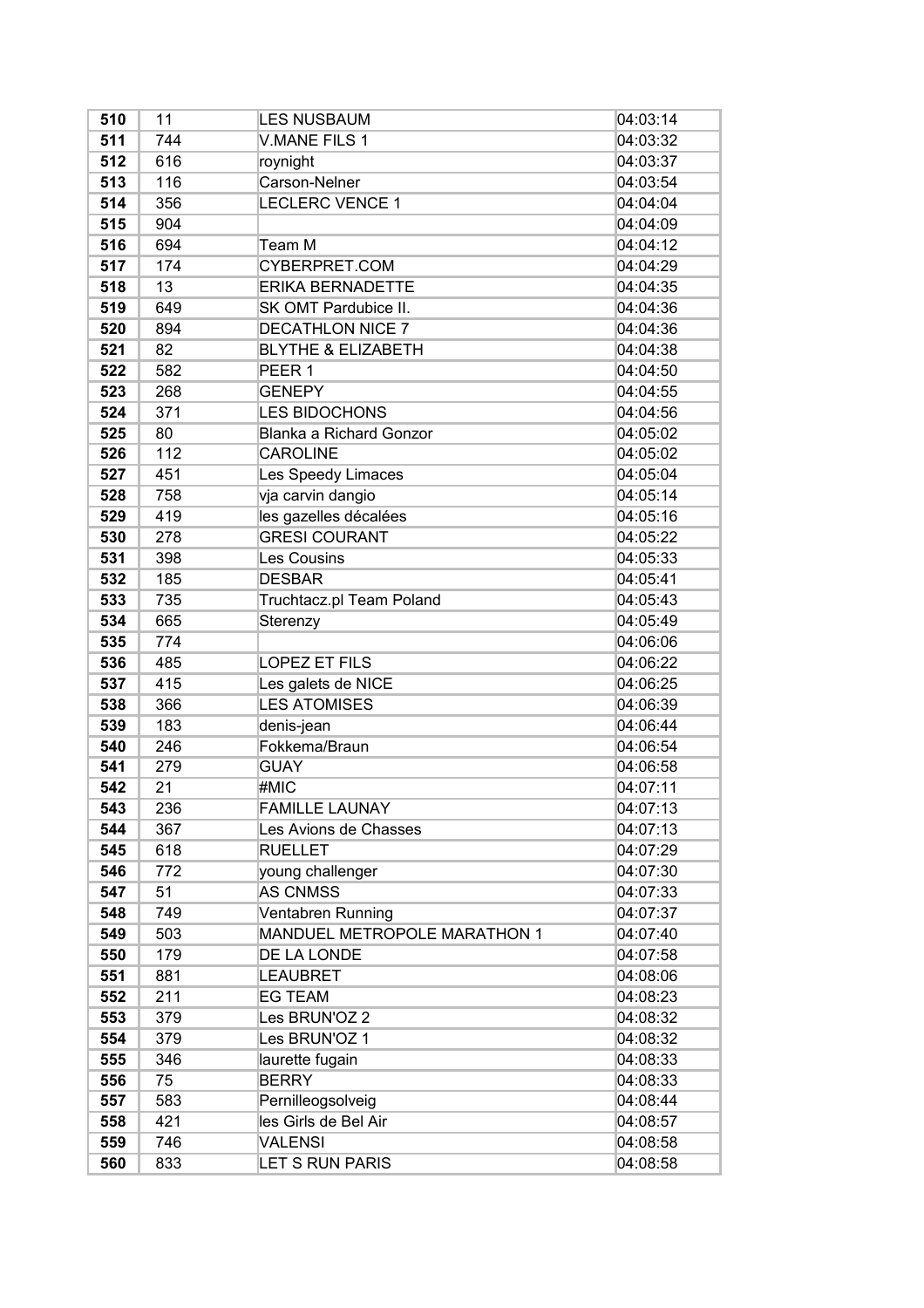| 561 | 500 | <b>MAGIX</b>                        | 04:09:00 |
|-----|-----|-------------------------------------|----------|
| 562 | 209 | <b>Durand Capelle</b>               | 04:09:08 |
| 563 | 426 | les kenyanes                        | 04:09:28 |
| 564 | 757 | VJA                                 | 04:09:34 |
| 565 | 383 | <b>LES CASTORS DE GRASSE</b>        | 04:09:35 |
| 566 | 875 | <b>CE MARTINEZ</b>                  | 04:09:46 |
| 567 | 633 | <b>SC HERACLES CDEM</b>             | 04:09:55 |
| 568 | 380 | Les BRUN'OZ 1                       | 04:09:59 |
| 569 | 380 | Les BRUN'OZ 2                       | 04:09:59 |
| 570 | 70  | Belotte et rebelotte                | 04:10:03 |
| 571 | 386 | Les Cheetah                         | 04:10:03 |
| 572 | 584 | <b>PERRIAUD</b>                     | 04:10:20 |
| 573 | 529 | Mike's team                         | 04:10:22 |
| 574 | 700 | <b>Team Seroplex</b>                | 04:10:23 |
| 575 | 322 | Jouveau team                        | 04:10:24 |
| 576 | 483 | <b>LOMAS</b>                        | 04:10:24 |
| 577 | 319 | Joëlle et laurence                  | 04:10:35 |
| 578 | 159 | coureurs fous                       | 04:10:55 |
| 579 | 31  | Alnö Race Team                      | 04:11:01 |
| 580 | 244 | Fit & Fab at Fifty!                 | 04:11:03 |
| 581 | 358 | Les 2 Barbara                       | 04:11:04 |
| 582 | 237 | <b>Fast and Furious</b>             | 04:11:15 |
| 583 | 733 | TRADING BOX LO SPETTACOLO DEL CUORE | 04:11:21 |
| 584 | 542 | Mouquand                            | 04:11:37 |
| 585 | 464 | <b>LES VIKINGS</b>                  | 04:11:38 |
| 586 | 136 | <b>CICHY</b>                        | 04:11:40 |
| 587 | 532 | Mini                                | 04:11:47 |
| 588 | 921 | <b>TAMALOUS</b>                     | 04:11:51 |
| 589 | 568 | oups                                | 04:11:51 |
| 590 | 686 | Team CJ                             | 04:11:55 |
| 591 | 720 | The Sherpas                         | 04:11:57 |
| 592 | 452 | LES STRABOULOUNE                    | 04:11:57 |
| 593 | 809 | <b>Gastaud Reverte</b>              | 04:12:07 |
| 594 | 378 | les Brighids                        | 04:12:24 |
| 595 | 111 | Caro et Steph                       | 04:12:29 |
| 596 | 410 | les filles des côteaux              | 04:12:32 |
| 597 | 491 | LUTECE FALCO                        | 04:12:51 |
| 598 | 860 | <b>Team Le Relais</b>               | 04:13:00 |
| 599 | 660 | <b>SPL</b>                          | 04:13:05 |
| 600 | 134 | Chriscat                            | 04:13:07 |
| 601 | 306 | <b>IRENZE</b>                       | 04:13:13 |
| 602 | 428 | Les liens de l'Alsace!              | 04:13:13 |
| 603 | 334 | LA BABOD JC                         | 04:13:33 |
| 604 | 593 | Pitchoun                            | 04:13:39 |
| 605 | 510 | marinathalie                        | 04:13:59 |
| 606 | 154 | Cosmopolitan Team                   | 04:14:01 |
| 607 | 619 | <b>Run Dabblers</b>                 | 04:14:03 |
| 608 | 462 | Les Véloces Raptors                 | 04:14:04 |
| 609 | 23  | A nous la victoire                  | 04:14:07 |
| 610 | 436 | Les neuf muses                      | 04:14:07 |
| 611 | 776 | A.N.L.N                             | 04:14:41 |
|     |     |                                     |          |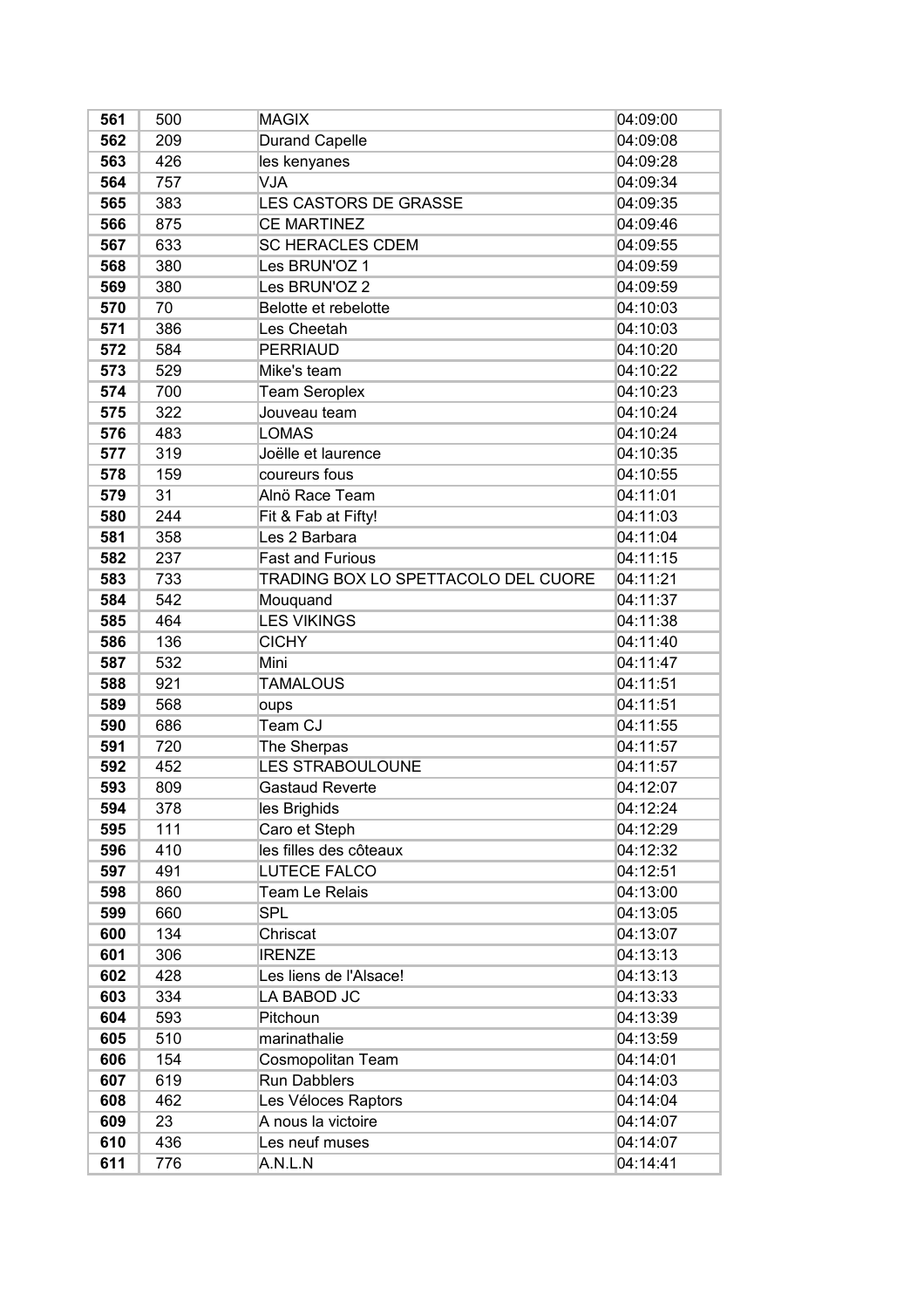| 612 | 42  | <b>ANIMI</b>                         | 04:14:44 |
|-----|-----|--------------------------------------|----------|
| 613 | 552 | Of Course 1                          | 04:15:08 |
| 614 | 645 | <b>SECCA</b>                         | 04:15:13 |
| 615 | 63  | AZUR <sub>50</sub>                   | 04:15:30 |
| 616 | 338 | <b>LA GELASSIENNE</b>                | 04:15:41 |
| 617 | 12  | Correre per fermare il declino       | 04:15:43 |
| 618 | 598 | <b>RACE</b>                          | 04:15:47 |
| 619 | 458 | <b>LES TOURNANAIS</b>                | 04:15:50 |
| 620 | 181 | <b>DECHRIST</b>                      | 04:15:57 |
| 621 | 337 | LA CHABANNE                          | 04:16:04 |
| 622 | 390 | Les Colombines                       | 04:16:07 |
| 623 | 650 | <b>SKY RUNNING TEAM</b>              | 04:16:10 |
| 624 | 536 | Mojitooo                             | 04:16:22 |
| 625 | 242 | FillotThomassin                      | 04:16:23 |
| 626 | 281 | H <sub>2</sub> -Fusion               | 04:16:47 |
| 627 | 296 | <b>HP 66</b>                         | 04:16:50 |
| 628 | 522 | Metropole Ville de Nice 1            | 04:16:54 |
| 629 | 108 | <b>CARCY-HERZIN</b>                  | 04:16:55 |
| 630 | 168 | <b>CROS COTE D AZUR</b>              | 04:17:01 |
| 631 | 330 | Kinélbm                              | 04:17:28 |
| 632 | 86  | <b>Bordeaux Aircubettes</b>          | 04:17:33 |
| 633 | 94  | <b>BROWN</b>                         | 04:17:41 |
| 634 | 34  | AMSCAP2                              | 04:17:46 |
| 635 | 751 | very bad trip                        | 04:18:03 |
| 636 | 721 | THE SIMPSONS                         | 04:18:13 |
| 637 | 273 | <b>GLI ORCHI</b>                     | 04:18:26 |
| 638 | 793 | cox- van den broek                   | 04:18:27 |
| 639 | 563 | ORLANDO MAGIC LIO                    | 04:18:40 |
| 640 | 430 | les loirs et cheriens                | 04:18:53 |
| 641 | 148 | <b>COFIDIS RT TEAM ONE</b>           | 04:19:13 |
| 642 | 198 | <b>DJK Laufwoelfe Fuersteneck</b>    | 04:19:38 |
| 643 | 696 | Team one                             | 04:19:45 |
| 644 | 45  | annie/alain                          | 04:19:48 |
| 645 | 574 | Parmentier                           | 04:19:50 |
| 646 | 43  | AnnEric                              | 04:19:52 |
| 647 | 115 | <b>CAROULEMAPOULE</b>                | 04:20:02 |
| 648 | 186 | DesespeRaid Team 1                   | 04:20:39 |
| 649 | 684 | <b>TEAM BERENGUER</b>                | 04:20:42 |
| 650 | 332 | <b>KNACK ET MOUTARDE</b>             | 04:20:47 |
| 651 | 145 | COFIDIS CZ Double Milan team         | 04:20:58 |
| 652 | 180 | de loopmaatjes                       | 04:20:58 |
| 653 | 262 | <b>GALLOIS MARTIN</b>                | 04:21:15 |
| 654 | 761 | <b>VOYAGE 2 DELAEY &amp; DERRIEN</b> | 04:21:31 |
| 655 | 344 | Lamaire-Maringer                     | 04:21:37 |
| 656 | 241 | fille                                | 04:21:40 |
| 657 | 256 | <b>FRANGIN FRANGINE</b>              | 04:21:40 |
| 658 | 585 | <b>PERSEVERANCE</b>                  | 04:21:50 |
| 659 | 418 | les gazelles                         | 04:21:57 |
| 660 | 848 | <b>VIRBAC</b>                        | 04:22:20 |
| 661 | 806 | FITLANE SAINT ISIDORE 3              | 04:22:34 |
| 662 | 229 | EVA & LIZ                            | 04:22:45 |
|     |     |                                      |          |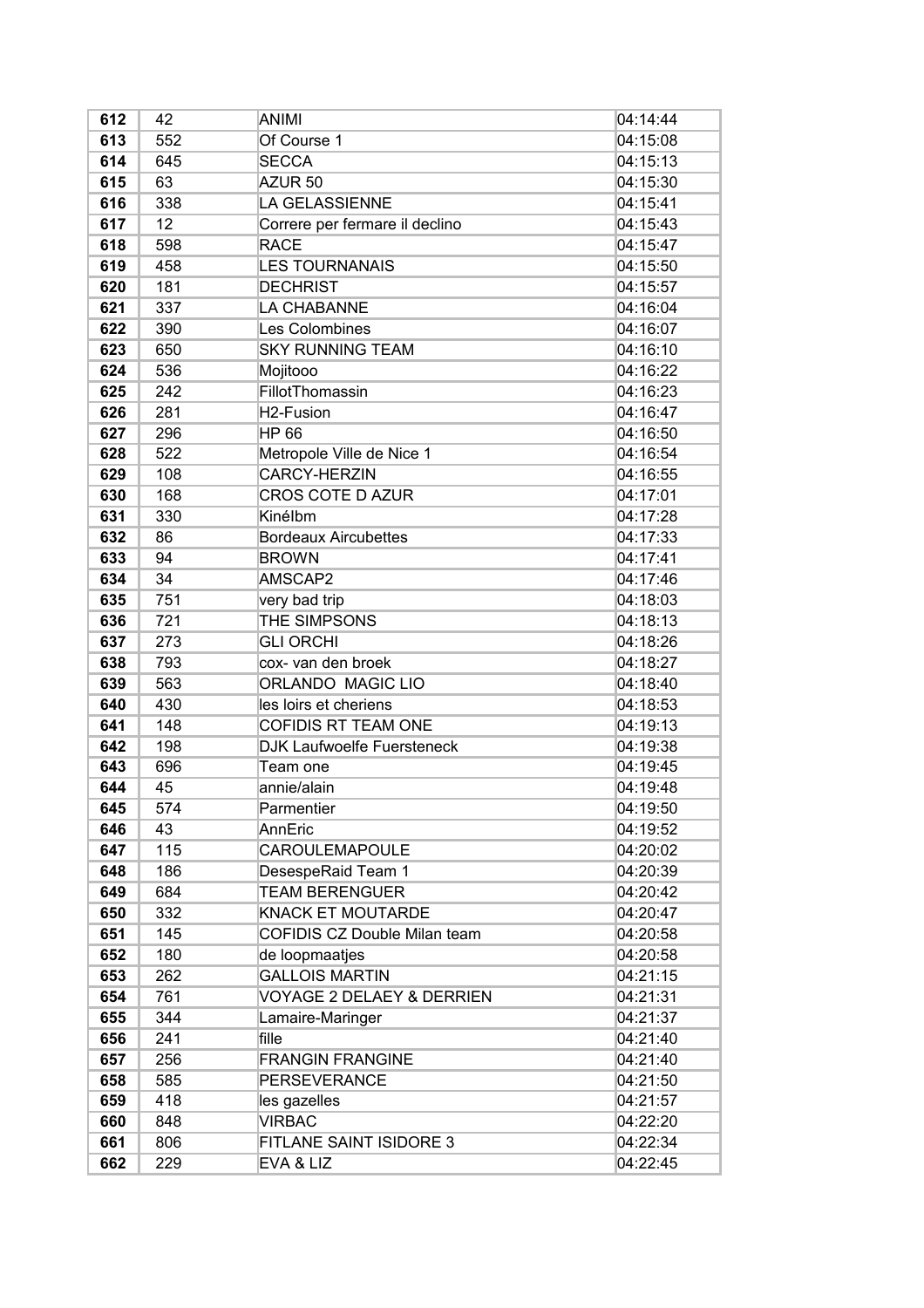| 663 | 67  | Belgian Dream Team - Koen en Kurt | 04:22:45 |
|-----|-----|-----------------------------------|----------|
| 664 | 204 | Doucoq                            | 04:22:45 |
| 665 | 405 | <b>LES DOUDOUNES</b>              | 04:22:50 |
| 666 | 48  | <b>ARGEVILLE GRILS 2</b>          | 04:22:51 |
| 667 | 291 | <b>HEMEL RUNNERS</b>              | 04:22:58 |
| 668 | 607 | ricard tailliar                   | 04:23:07 |
| 669 | 369 | <b>LES BERTRANDS</b>              | 04:23:14 |
| 670 | 541 | <b>MOUCHARABIEH</b>               | 04:23:28 |
| 671 | 553 | Of Course 2                       | 04:23:41 |
| 672 | 33  | AMSCAP1                           | 04:23:42 |
| 673 | 785 | Brasil 2016                       | 04:23:47 |
| 674 | 722 | the tortoise and the hare         | 04:23:49 |
| 675 | 114 | Carotte                           | 04:23:58 |
| 676 | 35  | AMSCAP3                           | 04:24:01 |
| 677 | 454 | <b>LES T CHURROS</b>              | 04:24:54 |
| 678 | 36  | <b>AMSELLEM</b>                   | 04:25:00 |
| 679 | 382 | Les Castellanais                  | 04:25:01 |
| 680 | 508 | Marie et Philou                   | 04:25:02 |
| 681 | 572 | PARIBAS BELGIQUE JOGGING          | 04:25:06 |
| 682 | 161 | couzin4ever                       | 04:25:18 |
| 683 | 482 | Loanne                            | 04:25:27 |
| 684 | 520 | Metafile                          | 04:25:30 |
| 685 | 580 | <b>PAUSE CAFE</b>                 | 04:25:37 |
| 686 | 74  | <b>BENNETT</b>                    | 04:25:48 |
| 687 | 125 | CG06 2                            | 04:25:54 |
| 688 | 16  |                                   | 04:25:55 |
| 689 | 732 | <b>Tomatis</b>                    | 04:26:06 |
| 690 | 765 | <b>WIENCZEK MAIRE</b>             | 04:26:18 |
| 691 | 540 | MORTREU-STOFFERIS                 | 04:26:44 |
| 692 | 902 |                                   | 04:26:53 |
| 693 | 604 | <b>ReKcless</b>                   | 04:26:53 |
| 694 | 612 | RoadRunners                       | 04:26:55 |
| 695 | 50  | arnaudet-garon                    | 04:27:01 |
| 696 | 455 | <b>LES TORTUES</b>                | 04:27:08 |
| 697 | 221 | équipe VIF                        | 04:27:13 |
| 698 | 314 | Jen & Kerry's Dream Team          | 04:27:28 |
| 699 | 312 | <b>JCMF</b>                       | 04:27:50 |
| 700 | 888 | touareg                           | 04:28:00 |
| 701 | 157 | COSTÉ                             | 04:28:02 |
| 702 | 816 | <b>LABAZUR 1</b>                  | 04:28:07 |
| 703 | 105 | <b>CAP FERRET</b>                 | 04:28:45 |
| 704 | 286 | <b>Happy Runners</b>              | 04:28:45 |
| 705 | 15  | <b>SALAS</b>                      | 04:28:50 |
| 706 | 216 | Endurance 13 Mireille Agnes       | 04:29:12 |
| 707 | 215 | Endurance 13 Mariette Monique     | 04:29:13 |
| 708 | 711 | THE BEST                          | 04:29:16 |
| 709 | 615 | ROUFFIGNAC ET BOUARD              | 04:29:25 |
| 710 | 65  | Barthélemy                        | 04:29:29 |
| 711 | 333 | <b>KOKESZ</b>                     | 04:29:40 |
| 712 | 450 | Les sœurs lamure                  | 04:29:53 |
|     |     | 9 HEURE ET QUART EN BAS           |          |
| 713 | 22  |                                   | 04:29:57 |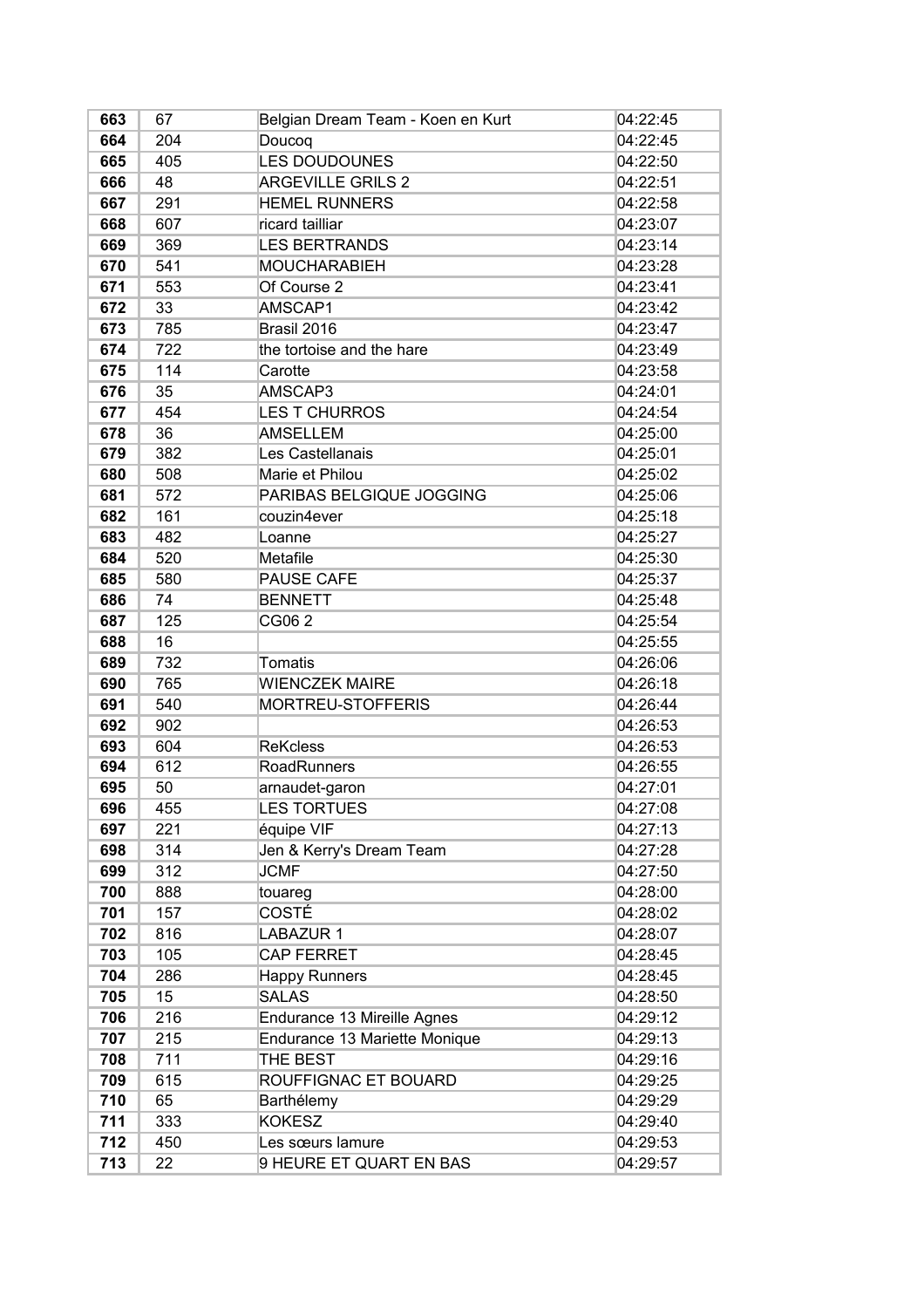| 714 | 526 | Michelle & Philippe               | 04:30:06 |
|-----|-----|-----------------------------------|----------|
| 715 | 245 | <b>FLOROB</b>                     | 04:30:15 |
| 716 | 251 | <b>FRAGRANCES</b>                 | 04:30:28 |
| 717 | 727 | Tiphaine 1808                     | 04:30:34 |
| 718 | 438 | <b>LES PANTHERES</b>              | 04:30:36 |
| 719 | 253 | <b>FRAGRANCES</b>                 | 04:30:38 |
| 720 | 252 | <b>FRAGRANCES</b>                 | 04:30:39 |
| 721 | 460 | <b>LES TROMBLONS</b>              | 04:30:47 |
| 722 | 384 | les cathares a la peine           | 04:31:09 |
| 723 | 98  | <b>BZOUT</b>                      | 04:32:10 |
| 724 | 556 | on the run                        | 04:32:21 |
| 725 | 661 | <b>SPOK</b>                       | 04:32:22 |
| 726 | 93  | <b>BROCARD</b>                    | 04:33:18 |
| 727 | 370 | <b>LES BIDOCHONS</b>              | 04:33:28 |
| 728 | 778 | <b>AXA PARIBAS CANNES</b>         | 04:33:31 |
| 729 | 781 | <b>VIRBAC</b>                     | 04:33:33 |
| 730 | 805 | FITLANE SAINT ISIDORE 2           | 04:34:00 |
| 731 | 375 | <b>LES BOUFFONNES</b>             | 04:34:10 |
| 732 | 467 | Les Vinz'ettes                    | 04:34:30 |
| 733 | 59  | <b>Aslin Runners</b>              | 04:34:37 |
| 734 | 840 | <b>NATH &amp; GREG</b>            | 04:34:45 |
| 735 | 534 | <b>MMV</b>                        | 04:35:08 |
| 736 | 621 | <b>RUN FOR LLAMBILLES</b>         | 04:35:09 |
| 737 | 801 | <b>ELIS RIVIERA</b>               | 04:35:15 |
| 738 | 865 | TOMTOM TEAM 1 LAPINS RUNNERS      | 04:35:42 |
| 739 | 648 | SK OMT Pardubice I.               | 04:35:44 |
| 740 | 199 | <b>DJK Laufwoelfe Fuersteneck</b> | 04:35:50 |
| 741 | 411 | LES FORREST DE L ORSAC            | 04:36:16 |
| 742 | 392 | Les copains du garric             | 04:36:20 |
| 743 | 745 | <b>V.MANE FILS 2</b>              | 04:36:41 |
| 744 | 764 | <b>WATMAT</b>                     | 04:36:48 |
| 745 | 565 | Orso et Jolie Dame                | 04:36:49 |
| 746 | 730 | T-menthe                          | 04:36:59 |
| 747 | 587 | PETRACCONE CONTRE PETRACCONE      | 04:37:31 |
| 748 | 677 | TEAM 2 POL MADONNINA              | 04:37:35 |
| 749 | 71  | <b>Bemelmans</b>                  | 04:38:06 |
| 750 | 441 | lles Pintades                     | 04:38:07 |
| 751 | 750 | VertDella                         | 04:38:22 |
| 752 | 632 | SAVOIE CAMA                       | 04:38:28 |
| 753 | 129 | CHARLY/ISABELLE                   | 04:39:02 |
| 754 | 576 | <b>PASCALINE &amp; PASCALE</b>    | 04:39:21 |
| 755 | 885 | SUGA TEAM                         | 04:39:31 |
| 756 | 498 | <b>MACRATE</b>                    | 04:39:34 |
| 757 | 387 | <b>LES CHOUCHOUTES</b>            | 04:39:36 |
| 758 | 297 | <b>HUREAU/GAUCHER</b>             | 04:40:02 |
| 759 | 515 | MAULIN                            | 04:40:25 |
| 760 | 298 | i matti                           | 04:40:38 |
| 761 | 463 | Les Vidor                         | 04:40:54 |
| 762 | 347 | <b>LAVESSIERE</b>                 | 04:40:56 |
| 763 | 914 |                                   | 04:41:13 |
| 764 | 89  | <b>BRAULT-CAIN</b>                | 04:41:23 |
|     |     |                                   |          |